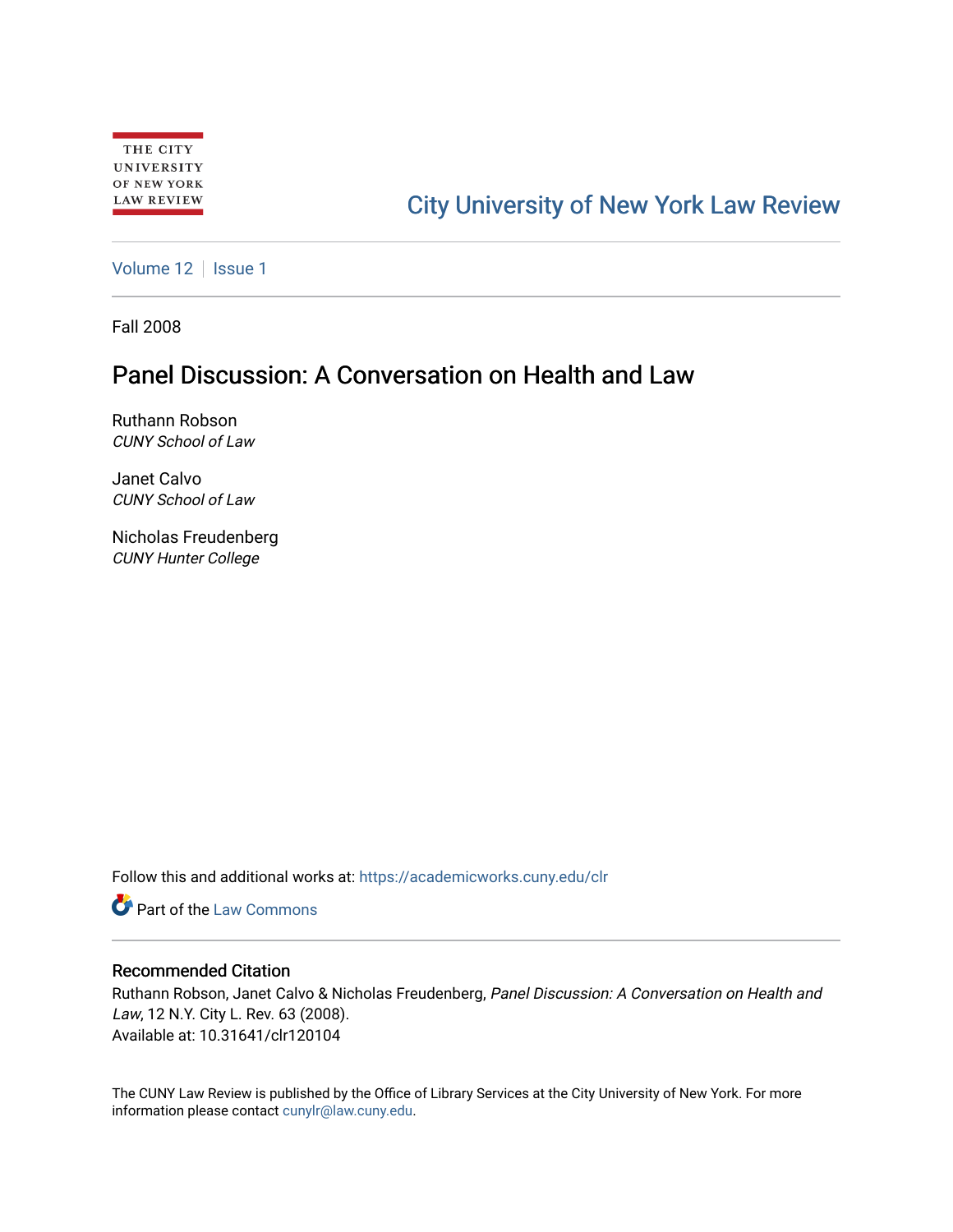### **A CONVERSATION ON HEALTH AND LAW**

WITH NICHOLAS FREUDENBERG<sup>\*</sup>, CITY UNIVERSITY OF NEW YORK, DISTINGUISHED PROFESSOR OF URBAN PUBLIC HEALTH (HUNTER COLLEGE) AND JANET CALVO\*\*, CITY UNIVERSITY OF NEW YORK SCHOOL OF LAW, PROFESSOR OF LAW NOVEMBER 7, 2008

*Moderated by Ruthann Robson\*\*\*, City University of New York, Distinguished Professor and Professor of Law*

PROFESSOR RUTHANN ROBSON: Good morning. Thank you for joining us today for our Conversation on Health Law and Policy. We are pleased to have with us Professors Janet Calvo and Nicholas Freudenberg. Please keep in mind that the goal for today is to encourage a free-wielding conversation between Professors Calvo and Freudenberg, which I will moderate by posing some general questions. Questions have been submitted ahead of time by a number of law students and those have been taken into consideration in shaping the questions asked. Both Professors Calvo and Freudenberg have seen some of those questions ahead of time. We thank you both for being here today.

Janet Calvo has been on the faculty of the City University of New York ("CUNY") School of Law since 1985. She is a professor of Health Law and Immigration Law. Most of her scholarship involves the intersection of the two––health law and immigration. It has involved immigration policy in terms of immigrant healthcare.<sup>1</sup> Professor Calvo's scholarship has also focused on the constitutional idiosyncrasies of immigration policy and the rights of undocumented persons.2 Prior to joining the faculty of CUNY School of Law, Professor Calvo practiced as an attorney and litigated a number of important cases. She is also a professor of Pre-trial Civil Practice.

Nicholas Freudenberg is a Distinguished Professor of Urban

<sup>\*</sup> Distinguished Professor of Public Health and Social/Personality Psychology; Director, Doctor of Public Health Program at Hunter College and the Graduate Center, City University of New York; Ph.D., Columbia University.

<sup>\*\*</sup> Professor of Law, City University of New York School of Law; J.D., New York University School of Law.

<sup>\*\*\*</sup> Professor of Law and University Distinguished Professor, City University of New

<sup>&</sup>lt;sup>1</sup> Janet M. Calvo, *The Consequences of Restricted Healthcare Access for Immigrants: Lessons From Medicaid and SCHIP*, 17 ANNALS HEALTH L. 175 (2008).

<sup>2</sup> *See, e.g.*, Janet Calvo, *A Decade of Spouse-Based Immigration Laws: Coverture's Diminishment*, 24 N. ILL. U. L. REV. 153 (2004).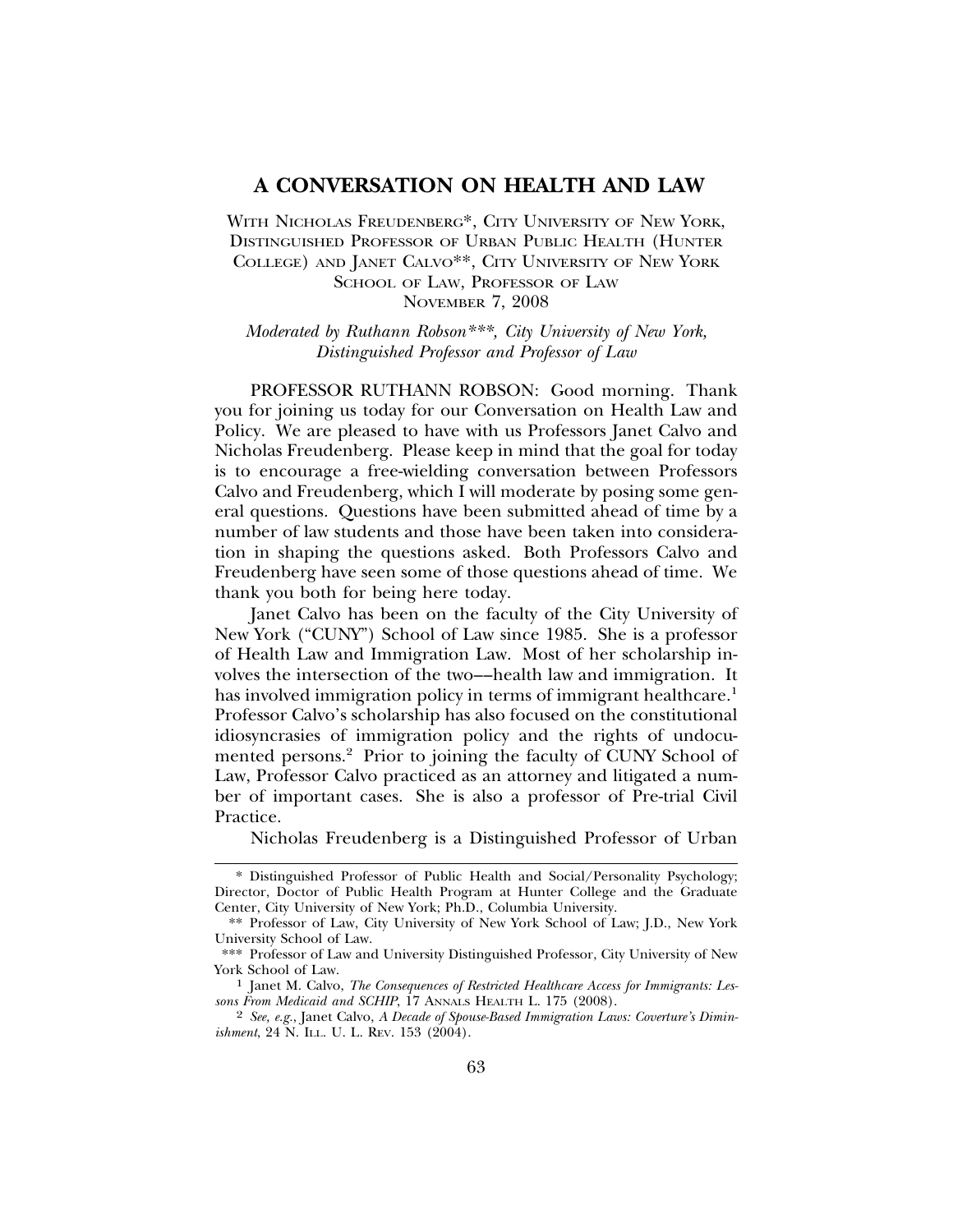Public Health at Hunter College. He has published widely on the health and social consequences of incarceration, effective city living, HIV and AIDS, and combating corporate practices that damage public health.<sup>3</sup> He is an activist who has and continues to work across various sectors, including working with community groups and with government entities seeking to optimize health. He is also the founder of the website "Corporations and Health Watch,"4 which provides information on the impact of corporate practices on population health, with the goal of effective strategies to change those practices.

Welcome and thank you again to both of you for being here. I would like to begin the conversation by really considering health as a right. During the recent presidential debates, the question of whether healthcare was a right or a responsibility was posed to both candidates. Senator McCain answered that healthcare is a responsibility while President-Elect Obama answered that it is a right. We know who won but it seems that healthcare as a right is starkly contrasted to healthcare as a responsibility and I would like to explore that difference further. So, first, I would like to ask whether you believe that it is health that is a right, or is it healthcare that is a right? What are the differences between naming healthcare or health as a right and what does a right really mean in terms of legal rights and public health rights? Is health or healthcare a constitutional right that would be enforceable through litigation in the courts or a kind of social right—something that we recognize as an important goal of social policy, but something that cannot be litigated?

PROFESSOR JANET CALVO: Well, I will start, but first, I would like to take a little detour. I want to say to all the law students that submitted questions that those questions were great. As a law professor, it was terrific to see the thoughtfulness of those questions. I would also like to thank Professor Robson for organizing today's conversation and for the opportunity she has given to you to open your minds and really contemplate these issues. It is wonderful. Thank you also to Nick for being here today. We are so excited to have you.

PROFESSOR NICHOLAS FREUDENBERG: It is a thrill to be here. I am so excited to be here today and to be talking about

<sup>3</sup> Julie Graves Krishnaswami, *Nicholas Freudenberg: A Selected Bibliography to Accom-*

<sup>&</sup>lt;sup>4</sup> Corporations and Health Watch, http://www.corporationsandhealth.org/ index.php (last visited Mar. 30, 2009).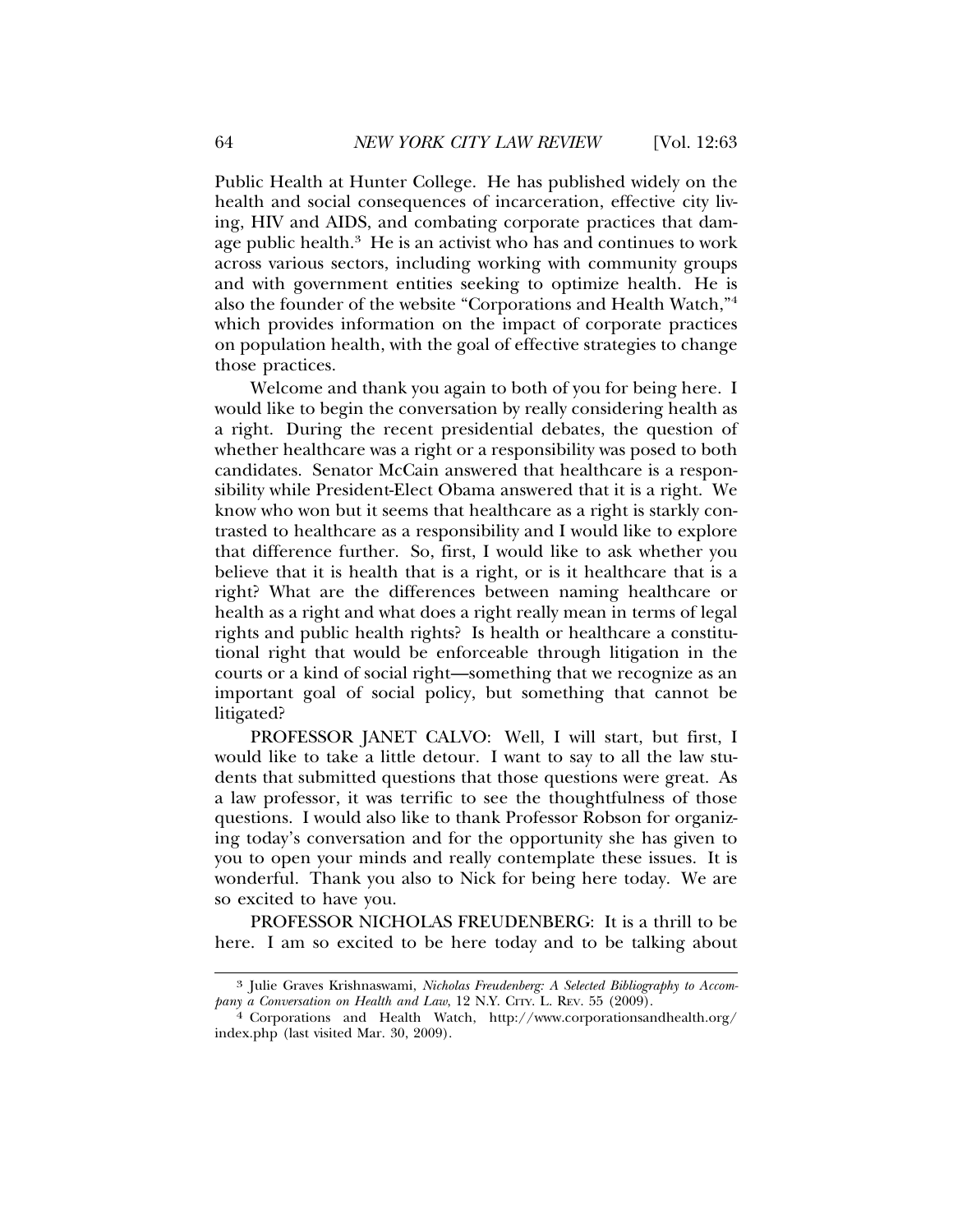health and healthcare rights in the Constitution. It is a different conversation than I am used to, but what better time to discuss such a deep and profound issue.

PROFESSOR JANET CALVO: I would like to start with the legal issues and then I would like to hear Nick's thoughts about these notions. There is a difference between a right to health and a right to healthcare. The international community has conceptualized the right to health and has created documents that establish a right to health.<sup>5</sup> Other countries incorporate those norms into their constitutional adjudication.6 It would behoove the United States to consider those international norms in creating its own solutions for ensuring health. Some lawyers are working to get the United States to accept, ratify, and incorporate into the domestic law international norms of the right to health. Pushing on that field would be a very good thing for lawyers to do. A special commission of the United Nations responsible for the international right to health recently released a report and its standards are very developed.7 Other nations have already considered and helped shaped the meaning of "health" and the standards governments must meet in order to fulfill the right to health.

The right to healthcare is a subset of the right to health. The international community speaks of respecting, protecting, fulfilling the right to health. The right to healthcare is part of the fulfillment obligation. However, another part of the fulfillment obligation is undertaking public health objectives, such as providing clean water or appropriate sanitation systems.8 That is not, perhaps, as great a problem in the United States. Though, I was recently in Florida working on the election, and in the urban sprawl of Miami, there are many people that cannot drink the water coming from their taps. It proves that we still have a long way to go in this country as well.

<sup>5</sup> *See* Lesley Stone & Lawrence O. Gostin, *Using Human Rights to Combat the HIV/ AIDS Pandemic*, 31 HUMAN RIGHTS 2 (Fall 2004); Benjamin Mason Meier, *The Highest Attainable Standard: Advancing a Collective Human Right to Public Health*, 37 COLUM. HUM. RTS. L. REV. 101 (2005); Alicia Ely Yamin, *Not Just a Tragedy: Access to Medications as a Right Under International Law*, 21 B.U. INT'L L.J. 325 (2003); Eleanor D. Kinney, *The International Human Right to Health: What Does This Mean for Our Nation and Our World?*, 34 IND. L. REV. 1457 (2000–2001).<br><sup>6</sup> S. AFR. CONST. 1996.

<sup>7</sup> Ms. Kyung-wha Kang, United Nations Deputy High Commissioner for Human Rights, The Right to Health: Health and Human Rights from the United Nations perspective, Address Before the World Medical Association General Assembly (Oct. 16, 2008). <sup>8</sup> LAWRENCE O. GOSTIN, PUBLIC HEALTH LAW: POWER, DUTY, RESTRAINT (2d ed.

<sup>2008).</sup>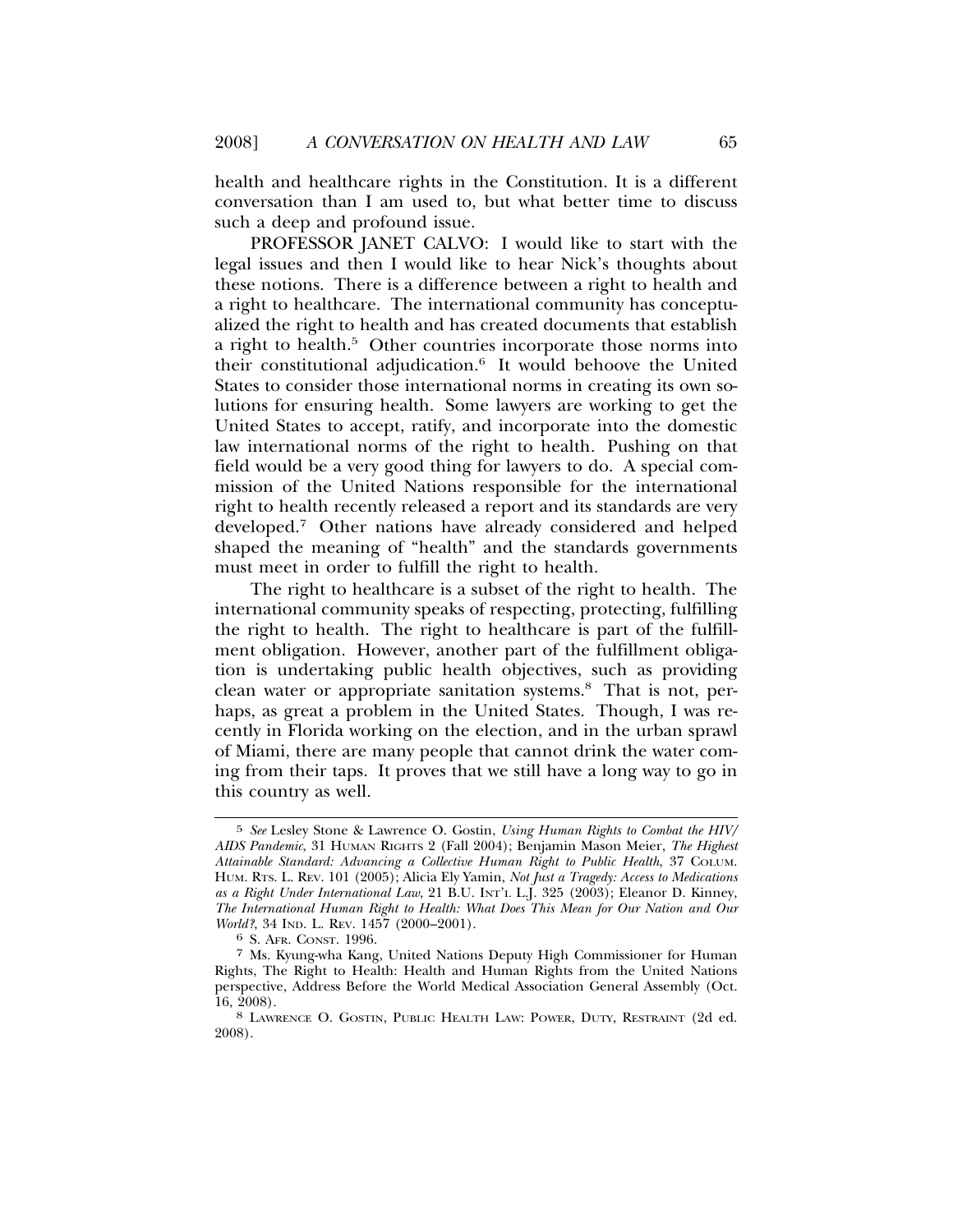I also think that we all have to work to make these rights enforceable through litigation. It is going to take some work, but it is possible. For example, the New York State Constitution has a provision, Article 17, which requires that the state provide for the needy.<sup>9</sup> It also has a provision that imposes upon the state an obligation to promote the public health. $^{10}$  Other states have those kinds of provisions. In litigation, focusing in on the state constitution in adjudication is a very promising area. Incorporating the international norms into constitutional adjudication is a hard road, but it is still possible. The development of health as an accepted and important right in our own constitutional adjudication will be difficult, but there are more conceptual openings now than there were before.<sup>11</sup>

PROFESSOR NICHOLAS FREUDENBERG: I would first like to clarify the distinction between health and healthcare. I will be speaking from my perspective as a public health researcher and professional and as an advocate. I think that my perspective is different from a legal perspective—overlapping, but different. In public health, we spend a lot of time distinguishing between health and healthcare. Health is really the physical, emotional, mental, and social well being of an individual, a community, or a population.

In public health, we are particularly concerned with populations. The thinking in public health, as it has developed over the past 200 years, is that the fundamental influences on health—the fundamental determinants of health—are social conditions. It is the food we eat, the air we breathe, the education we receive, our working conditions, our housing conditions, our social structures, and the connections between people. The influences are involved and numerous. I think that if we want to assure the health of an individual or a population, we then need to look at that complex range of factors. I agree with Professor Calvo that healthcare is a component of that. However, the thinking in public health is that healthcare is actually a fairly modest determinant of health as compared to underlying living conditions. If one looks at the great improvements in public health in the last century or so—the first part of the 20th century—most of them came about because of improvements in water and sanitation and housing and nutrition.<sup>12</sup>

<sup>9</sup> N.Y. CONST. art. 17, § 1; *see also* Aliessa v. Novello, 754 N.E.2d 1085 (N.Y. 2001).

<sup>&</sup>lt;sup>11</sup> Martha F. Davis, *The Spirit of Our Times: State Constitutions and International Human Rights*, 30 N.Y.U. REV. L. & SOC. CHANGE 359 (2006).

<sup>12</sup> John B. McKinlay & Sonja M. McKinlay, *The Questionable Contribution of Medical*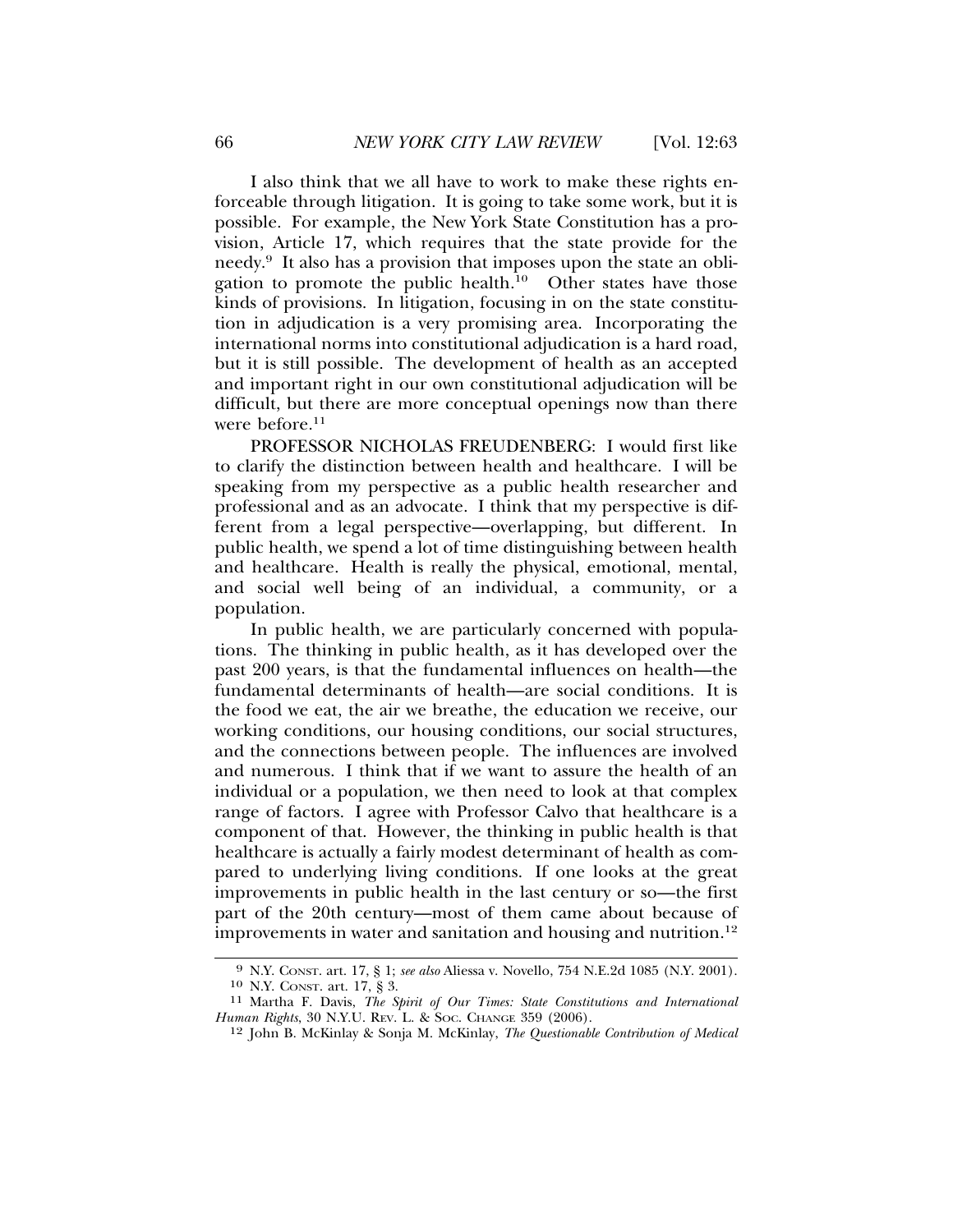The development of medical care in the middle and later part of the 20th century made a fairly modest contribution.<sup>13</sup> Longevity increased and mortality decreased precipitously; however, then the increase and decrease becomes much flatter. Advances have not continued to be made. I think we need to look at health and the social influences on health to determine what it would take to have a healthier population.

I think to say that there is a right to health—which I believe is a social and human right—and a right to healthcare requires that we think more about what that means because there is no way that government or society can guarantee that everybody is in good health. There are too many influences. The random variation of genetics or what one can inherit from one's parents is not something that is controllable by public policy or the law. I think what we mean when we say that people have a right to health is that they have a right to achieve their full potential. What we want is a legal and social framework that gives people the right to achieve their potential and to become full members of society regardless of their genetic constitutions.

I think there is an obligation on the part of society to make healthcare available for people. I do a lot of work in jails and prisons.14 In a perverse sense, prisoners are the only people in this country with the right to healthcare because of the Eighth Amendment.<sup>15</sup> The notion that it is illegal—unconstitutional—to deprive people of medical care is maybe a floor that could help us move forward. However, I think fundamentally, the right to health and the right to healthcare is something that will be decided in the political and social arena. There will be some very sharp debates about that in the next few weeks and months and years. I think that if a right to healthcare is to be won, it will be won in the political arena, not in the courts.

PROFESSOR JANET CALVO: I think that it is true that the real action is in the legislative area. However, I think that considering constitutional notions of what is fundamentally fair—of what promotes equality—must be brought into that discussion. Al-

*Measures to the Decline of Mortality in the United States in the Twentieth Century*, 55:3 MILBANK MEMORIAL FUND Q. HEALTH & SOC'Y 405-28 (Summer 1977).

<sup>13</sup> J.B. McKinlay, S.M. McKinlay & R. Beaglehole, *A Review of the Evidence Concerning the Impact of Medical Measures on Recent Mortality and Morbidity in the United States*, 19:2 INT'L J. HEALTH SERVICES 181–208 (1989).

<sup>14</sup> *See* Krishnaswami, *supra* note 3.

<sup>15</sup> Estelle v. Gamble, 429 U.S. 97, 103 (1976) (affirming that prisoners have an Eighth Amendment right to adequate healthcare).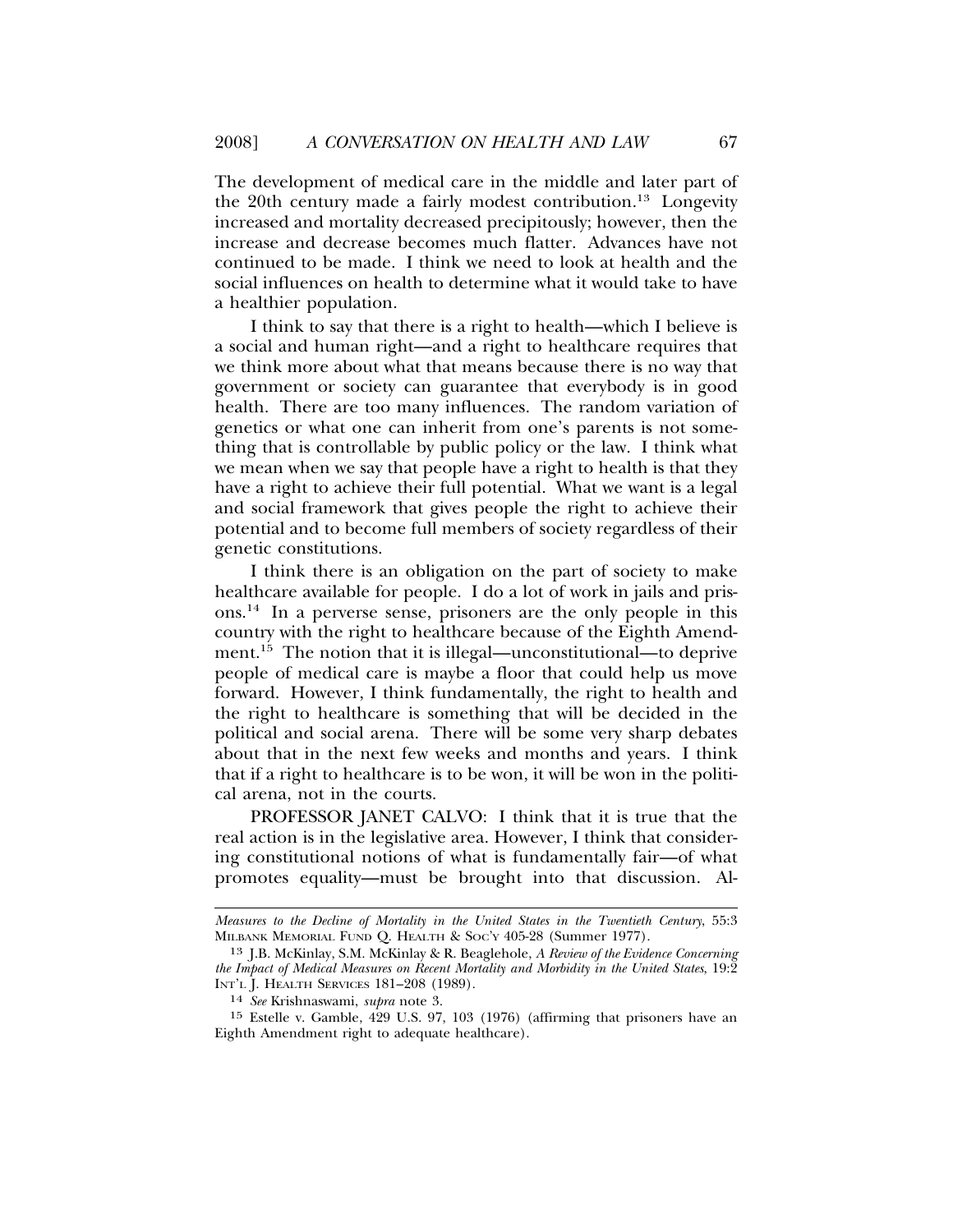though the action will come from the legislature, constitutional notions must be considered because, without considering such notions, reform just becomes political trading. I think it is our obligation as lawyers to ensure that the fundamental constitutional concepts that underlie the notion of democracy be brought into the dialogue.

PROFESSOR NICHOLAS FREUDENBERG: I agree with you completely, but I would add that when I say political, I do not only mean legislative. I think there are ethical and moral questions that need to be debated widely, including in courtrooms; but not only in courtrooms—in the public. If we are going to be successful in making health and healthcare a right in this country, we must mobilize broad cross-sections of people.16 To my mind, the question that I think a lot of what this election was about is what we want from our government—what we expect of individuals. I think that as we look at the last forty years or so, there has been a fundamental shift in the country in the wrong direction about what is regarded as a market responsibility and what is regarded as a public responsibility. If we are going to make progress on making health and healthcare right, that is the debate, the political debate that we need to engage in.

PROFESSOR JANET CALVO: I think you are right about that. For example, the law and economics people—those folks coming out of the University of Chicago; their notion was of the freedom to contract.17 Their notion of contract in society was that in permitting an absolute freedom to contract, individuals' self-interest would promote the good of all. Well, that did not work in the financial world, so I do not see how they think it is going to work in the health world.

PROFESSOR NICHOLAS FREUDENBERG: We have seen that it has not worked.

#### PROFESSOR JANET CALVO: Yes.

PROFESSOR NICHOLAS FREUDENBERG: There are 45 million people without health insurance in the United States—maybe

<sup>16</sup> *See* Alicia Ely Yamin, *The Right to Health Under International Law and Its Relevance to the United States*, 95 AMERICAN JOURNAL OF PUBLIC HEALTH 1156 (July 2005); Jean Carmalt & Sarah Zaidi, *The Right to Health in the United States of America: What Does It Mean?*, http://www.upliftinternational.org/ (follow "Health & Human Rts" hyperlink, then follow "The Right to Health in the US: What Does It Mean?" hyperlink) (last visited Mar. 30, 2009).

<sup>17</sup> *See, e.g.*, RICHARD EPSTEIN ET AL., THE FALL AND RISE OF FREEDOM OF CONTRACT (F. Buckley ed., Duke University Press 1999).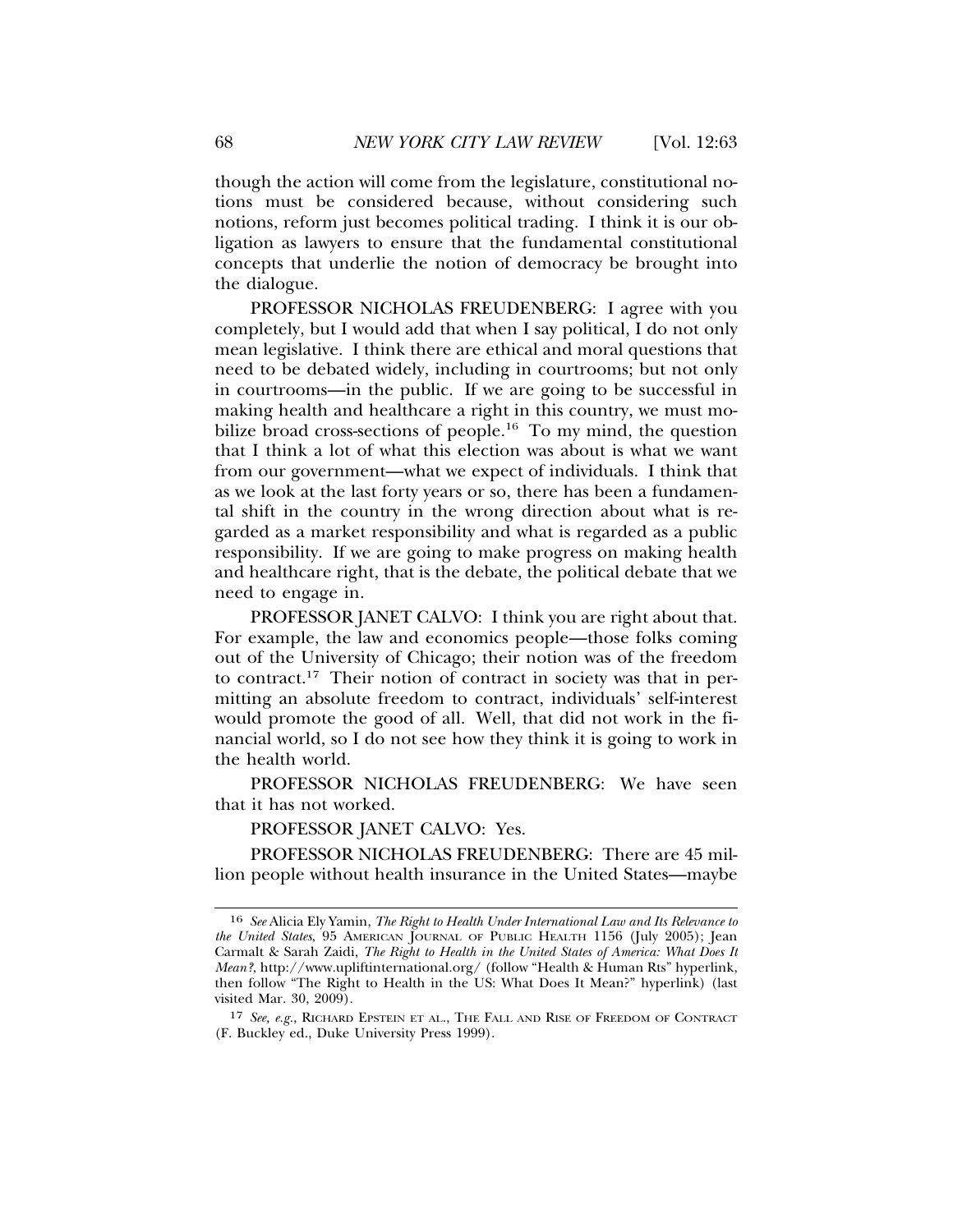50 million.18

PROFESSOR JANET CALVO: Right.

PROFESSOR NICHOLAS FREUDENBERG: The United States has some of the worst health indicators among industrial nations.19 Maybe a quarter of our healthcare budget goes to administration and profit.<sup>20</sup> It has not worked.

PROFESSOR JANET CALVO: It has not worked. Healthcare is not a commodity like stock or a car. It has not worked. What worries me, and I would like to know Nick what you think about this, is that even the Democratic plan—the Obama plan—is not universal healthcare. It is still fundamentally based on the notion of contracting—choosing. I am going to choose this health insurance, and then, if I do not like that one, I can choose this other health insurance. The only additional guarantee that he proposes is a mandate for children. $21$  What do you think of that? What do you think about that approach to healthcare reform? Do you think it's going to work? Obviously, it is better than what we have now. But what is virtue of reform without achieving a universal healthcare system?

PROFESSOR NICHOLAS FREUDENBERG: I believe that the solution to our healthcare problem is a national health plan—universal coverage with a public responsibility to ensure that coverage and public oversight. You well know that we are at the bottom of the list of world nations in making that decision. I think that there is a pretty strong ideological commitment on the part of Obama supporters and the Democratic Party for incremental, rather than sweeping change. I think that is the lesson they drew from the Clinton plan,<sup>22</sup> even though that was not the lesson I drew. I think that the failure to articulate a clear rationale and the decision to try and enlist, rather than challenge, the prerogatives of the insurance

<sup>18</sup> UNITED STATES CENSUS BUREAU, INCOME, POVERTY, AND HEALTH INSURANCE COV-ERAGE IN THE UNITED STATES: 2007 (August 2008), *available at* http://www.census.gov/ prod/2008pubs/p60-235.pdf .

<sup>19</sup> Press Release, The Commonwealth Fund, New Study: U.S. Ranks Last Among Other Industrialized Nations On Preventable Deaths (January 8, 2008), http://www. commonwealthfund.org/usr\_doc/Nolte\_PressRelease\_1-3-08.pdf?section=4059 (last visited Mar. 3, 2009).

<sup>20</sup> National Health Expenditures Accounts: Definitions, Sources, and Methods, 2007, http://www.cms.hhs.gov/NationalHealthExpendData/downloads/dsm-07.pdf; *see* Tables on National Health Expenditures 1960-2007, http://www.cms.hhs.gov/ NationalHealthExpendData/downloads/tables.pdf.

<sup>21</sup> Barack Obama and Joe Biden's Plan to Lower Healthcare Costs and Ensure Affordable, Accessible Health Coverage for All, http://www.barackobama.com/pdf/ issues/HealthCareFullPlan.pdf.

<sup>22</sup> Health Security Act of 1993, H.R. 3600, 103d Cong. (1st Sess. 1993).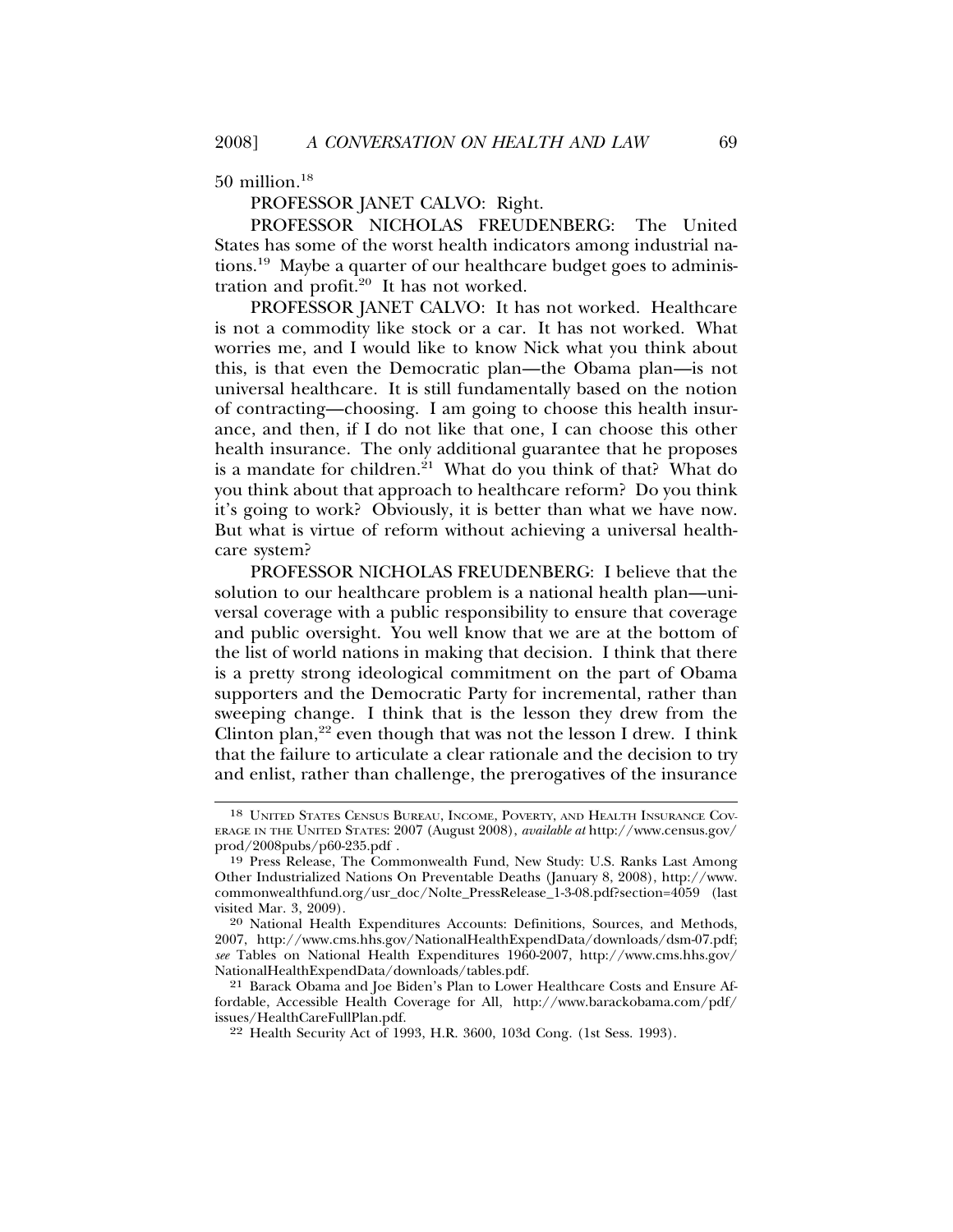and pharmaceutical industry is what destroyed the Clinton plan. I think unless the economic crisis forces the new administration and Congress to completely rethink the system, then what we are going to get in these next four years is incremental change.

I think what we need to look for is establishing some principles of the kind we were talking about that will move us in the right direction. Some people are talking about Medicare for all—providing what is currently provided under Medicare and expanding that to children and then to adults. I think that is a better strategy than some others. However, I do not think it is likely that the new administration will advocate for a national health plan. I am not sure the forces advocating for that are strong enough yet to put that on the agenda in the first place.

PROFESSOR RUTHANN ROBSON: What do you see as the obstacles to creating a national healthcare plan, especially in terms of corporations asserting their rights?

PROFESSOR JANET CALVO: Corporate entities have challenged similar kinds of health programs. The city of San Francisco, for example, tried to have a similar kind of system—what they call a "Pay or Play."23 It means that employers have to provide health insurance. However, if the employers do not provide health insurance, they have to pay into a public system. That is essentially what Obama is suggesting—a payroll deduction.<sup>24</sup> Employers of a certain size have to either provide health insurance to their employees, or they have to pay into a system. These plans have been challenged by the corporate entities that have to pay into the systems. They challenge it constitutionally. They say that their constitutional rights are violated, especially procedurally. Then they also challenge it under ERISA (Employee Retirement Income Security Act), $25$  which is a federal statute. ERISA has been an impediment to local healthcare reform because it places restrictions upon state healthcare systems.<sup>26</sup> One thing that should happen is that states should be allowed more freedom in creating their healthcare systems. The limitations of ERISA should be diminished.

<sup>23</sup> Golden Gate Restaurant Association v. San Francisco, 2009 WL 605320 (9th Cir. 2009).

<sup>24</sup> The Agenda: Healthcare, http://www.whitehouse.gov/agenda/health\_care/ (last visited Mar. 3, 2009).

<sup>25</sup> Employee Retirement Income Security Act of 1974, Pub. L. No. 93-406, 88 Stat. 829 (codified as amended in sections of 29 U.S.C.).

<sup>26</sup> Nicholas Freudenberg et al., *Public Health Campaigns to Change Industry Practice That Damages Pubic Health: An Analysis of 12 Case Studies*, HEALTH EDUC. BEHAV. (Dec. 12, 2007) (ePub Ahead of Print as doi:10.1177/1090198107301330), *available at* http://heb.sagepub.com/cgi/rapidpdf/1090198107301330v1.pdf.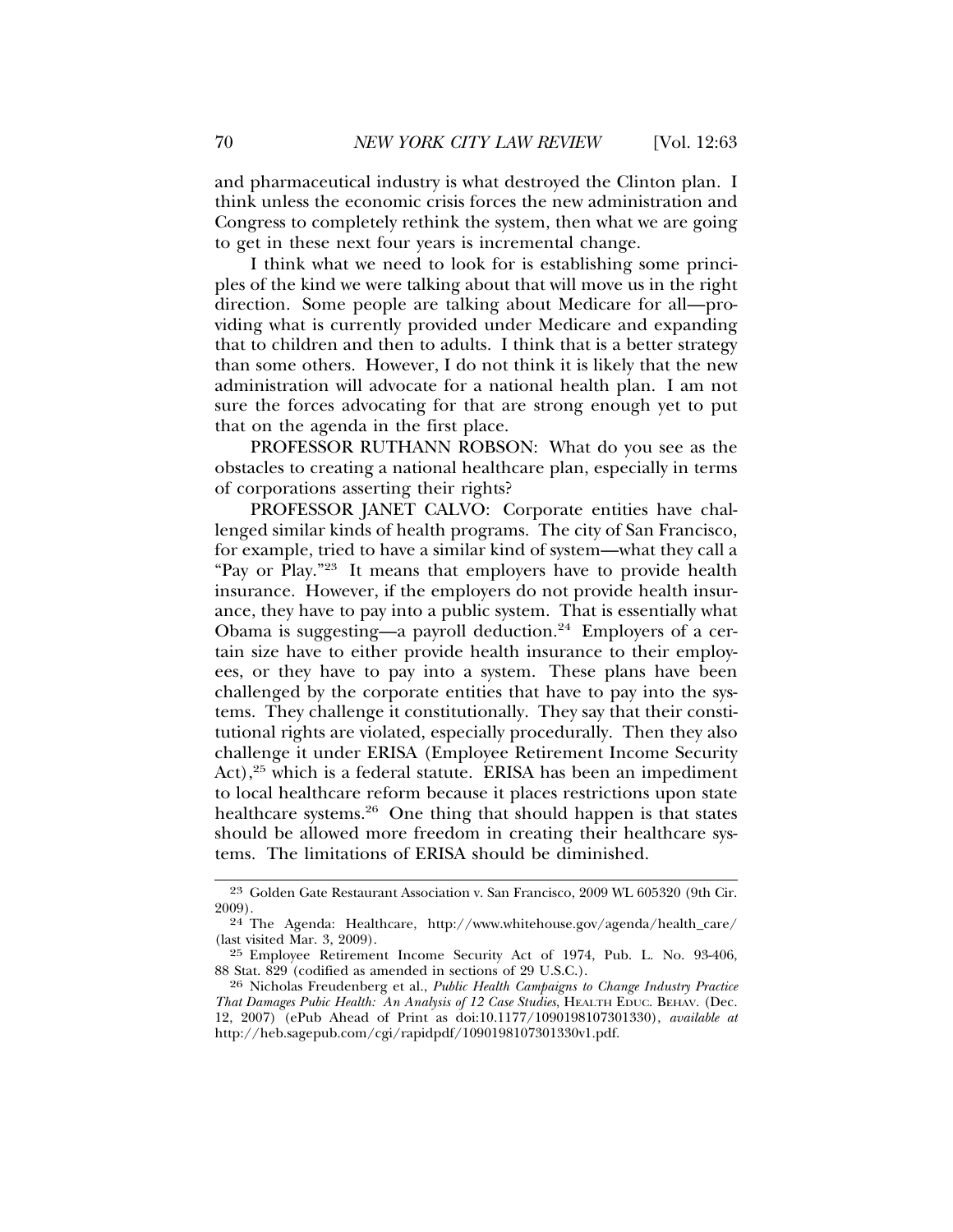As an aside, I am personally very troubled by this part of constitutional rights law. I cannot believe that we have jurisprudence that recognizes the constitutional rights of corporations as if they were individuals.<sup>27</sup> It is just a perversion. It does not add up. It is a complete perversion of our system—in a number of ways. It is a perversion in the sense that the purpose of constitutional rights is to protect the natural individual from the overwhelming power of the state, particularly to protect minorities, and to protect the people from huge power. Some of these corporations are bigger than the government entities that are trying to regulate them. We have multinational corporations and we have big national corporations. These corporations are asserting constitutional rights as if they were just you and I. It offends me, and it upsets me that the United States Supreme Court accepts that notion.<sup>28</sup> This notion permits corporations to assert that their constitutional rights are impeded by the government striving to impose healthcare reform. I wonder if the corporations are going to challenge the "Pay or Play" system that Obama proposes like they challenged the city of San Francisco. This notion, of constitutional rights of corporations, is also applied when individuals attempt to utilize the law against corporations that have wronged them and the public, especially with respect to punitive damages. $29$  It is offensive.

PROFESSOR NICHOLAS FREUDENBERG: I would like to get back to the question that started this exchange, and then return to the question of what obstructs a broader notion of the right to healthcare and a national health plan.

I think it comes back to something I mentioned before, which is the philosophical and ideological discussion in this country about the role of government in markets. I think there is a very deep-seated belief on the part of people with power and authority that markets are the solution, and that government is the problem. This is a relatively recent shift, certainly originating in the 1980's with President Reagan. It really was a deliberate effort by corporate America and global corporations to create a climate to let them do what they want. I think that, to some extent, the recent

<sup>27</sup> *See* Jess M. Krannich, *The Corporate "Person": A New Analytical Approach to a Flawed Method of Constitutional Interpretation*, 37 LOYOLA U. CHI. L.J. 61 (2005); Carl J. Meyer, *Personalizing the Impersonal: Corporations and the Bill of Rights*, 41 HASTINGS L.J. 577 (1990).

<sup>28</sup> *E.g.*, Philip Morris USA v. Williams, 549 U.S. 346 (2007); Michael L. Rustad, *The Uncert-Worthiness of the Court's Unmaking of Punitive Damages*, 2 CHARLESTON L. REV. 459 (2008).

<sup>29</sup> *E.g.*, Philip Morris USA, 549 U.S. 346.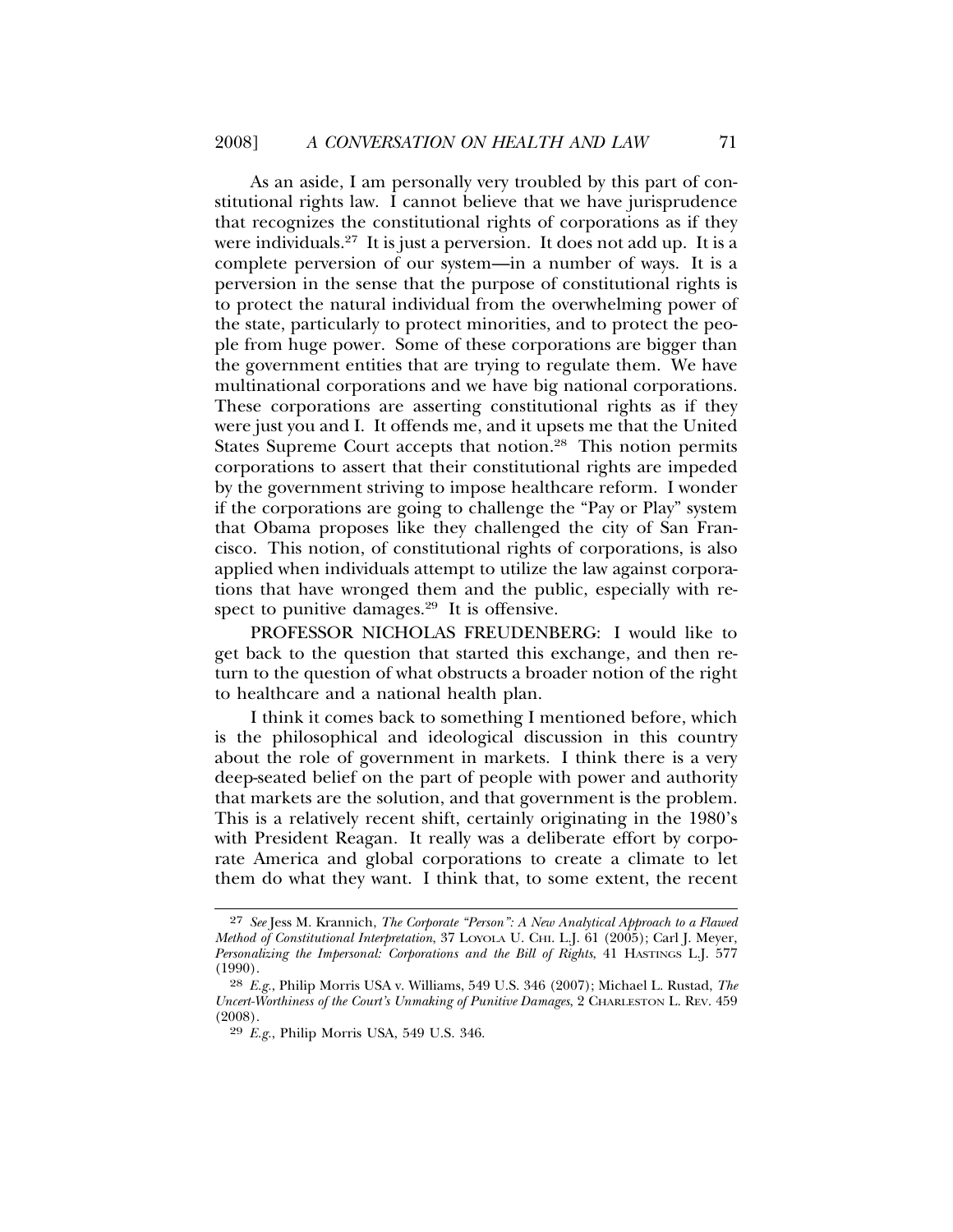failure of many corporations is a symptom of that view. What gives me ground for modest optimism is that the recent collapse of the financial and investment industries has led to an openness to discussion—the realization that what some people call "market fundamentalism<sup>"30</sup> or "super capitalism,"<sup>31</sup> is not working. Certainly, people in the developing world have said it was not working for them for a long time, but now it is also not working for us here in New York City, the richest city in the world.

I think we have an opening. We need advocates, lawyers, and public health professionals to talk about these issues—talk about what we want. What we want for our children. What we want for our communities. How are we going to get what we want in a political system where corporations hold the dominant voice? If we are not going to get it, then what do we need to change?

In the public health field, I think that what we are seeing recently is that the health of populations is being determined by decisions made in corporate boardrooms and corporate offices of the food, automobile, pharmaceutical, tobacco, and alcohol industries. Those are the public health decision makers because their products have the greatest effect on our health. If we want to achieve international health goals, if we want to reduce disparities in health, we are going to have to change that.

That change requires both a broad political and legal discussion, but it also requires some very specific discussions. For example, if we expose our children to 20,000 advertisements-a-year, the majority of which are food advertisements and almost 100% of the food advertisements are for unhealthy food, then it is not surprising that we are in the midst of an obesity epidemic. If we want to change that, then we are going to need to do something about those advertisements and enforce a public responsibility to protect children. I think by raising public debates around that and proposing legislative and legal solutions, we begin to make change. I do not think there is going to be a single transformative change. I think we are looking for a tipping point where we see, as America did in earlier periods, at the end of the Depression, in the 1920's maybe, a different balance between market and government.

PROFESSOR RUTHANN ROBSON: How, then, can one go

<sup>30</sup> Joseph Stiglitz, *Redefining the Role of the State: Joseph Stigliz on Building a 'Post-Washington Consensus'*, 2:3 WORLD ECON. J. 45-86, *available at* http://www2.gsb.columbia. edu/faculty/jstiglitz/download/2001\_World\_Economics.pdf.

<sup>31</sup> ROBERT REICH, SUPERCAPITALISM: THE TRANSFORMATION OF BUSINESS, DEMOCRACY AND EVERYDAY LIFE (Knopf 2007).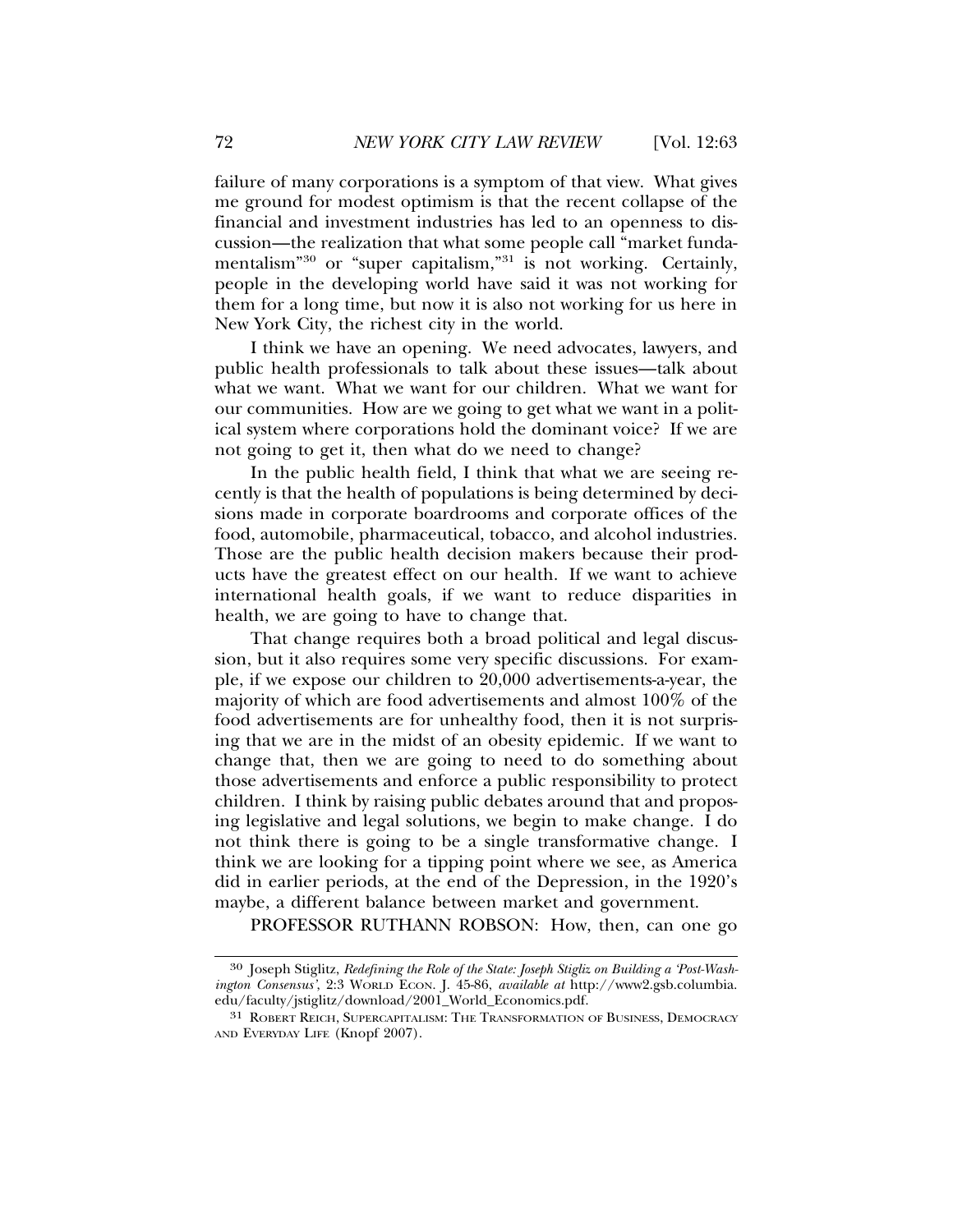about resolving the broader equality issues? You talked about access and those sorts of things. But you also talked about obesity, and that is also a problem in terms of class, in terms of race. How do you get at those problems?

PROFESSOR NICHOLAS FREUDENBERG: Again, I see it as a moral and ethical social issue. I think the success of the right $32$ for so long was its ability to engage people in moral and philosophical questions. I disagreed with its points, but I think it was able to engage with people in ways that we were not.<sup>33</sup> I think we need to learn how to do that, and I think we now have an opening. I think racial, gender, and socio-economic targeting of populations to get them to buy products that will make them fat, sick, and die early is offensive.

It ought to be unacceptable. If we could move that to a legal framework, that would be a further step in rectifying the problem. I think people are open to that. I think people are open to the notion that targeting African American communities with tobacco and alcohol advertisements, for which there is a big empirical body of literature showing that that is the case,  $34$  is offensive. It is un-American, and, therefore, we ought to find ways to stop it. I think, again—politically, morally, and legally.

PROFESSOR JANET CALVO: I am thinking about how the legal analysis fits in. I think that you are right that the broader moral, philosophical arguments have to be made, but there is also the question, when it comes to the law, of the chicken and the egg. Can the legal system push society beyond what it is ready for? Or is society ready for something and then it just takes the legal system to recognize it? I think it is complicated.

I do not think a legal system can push a society to a place where it is not going to go; but I think the legal system can pick up on some of those moral and philosophical discussions and push us forward in a variety of ways. For example, the litigation against the tobacco companies brought out their racketeering and misrepresentation and fraud to the public. The litigation against them was

<sup>32</sup> Conservatives.

<sup>33</sup> Progressives.

<sup>34</sup> *See, e.g.*, S.A. Grier & S.K. Kumanyika, *The Context for Choice: Health Implications of Targeted Food and Beverage Marketing to African Americans*, 98:9 AM. J. PUB. HEALTH 1616- 29 (2008); M.L. Alaniz & C. Wilkes, *Pro-Drinking Messages and Message Environments for Young Adults: The Case of Alcohol Industry Advertising in African American, Latino, and Native American Communities*, 19:4 J. PUB. HEALTH POL'Y 447–72 (1998); B.A. Primack, J.E. Bost, S.R. Land & M.J. Fine, *Volume of Tobacco Advertising in African American Markets: Systematic Review and Meta-Analysis*, 122:5 PUB. HEALTH REP. 607–15 (2007).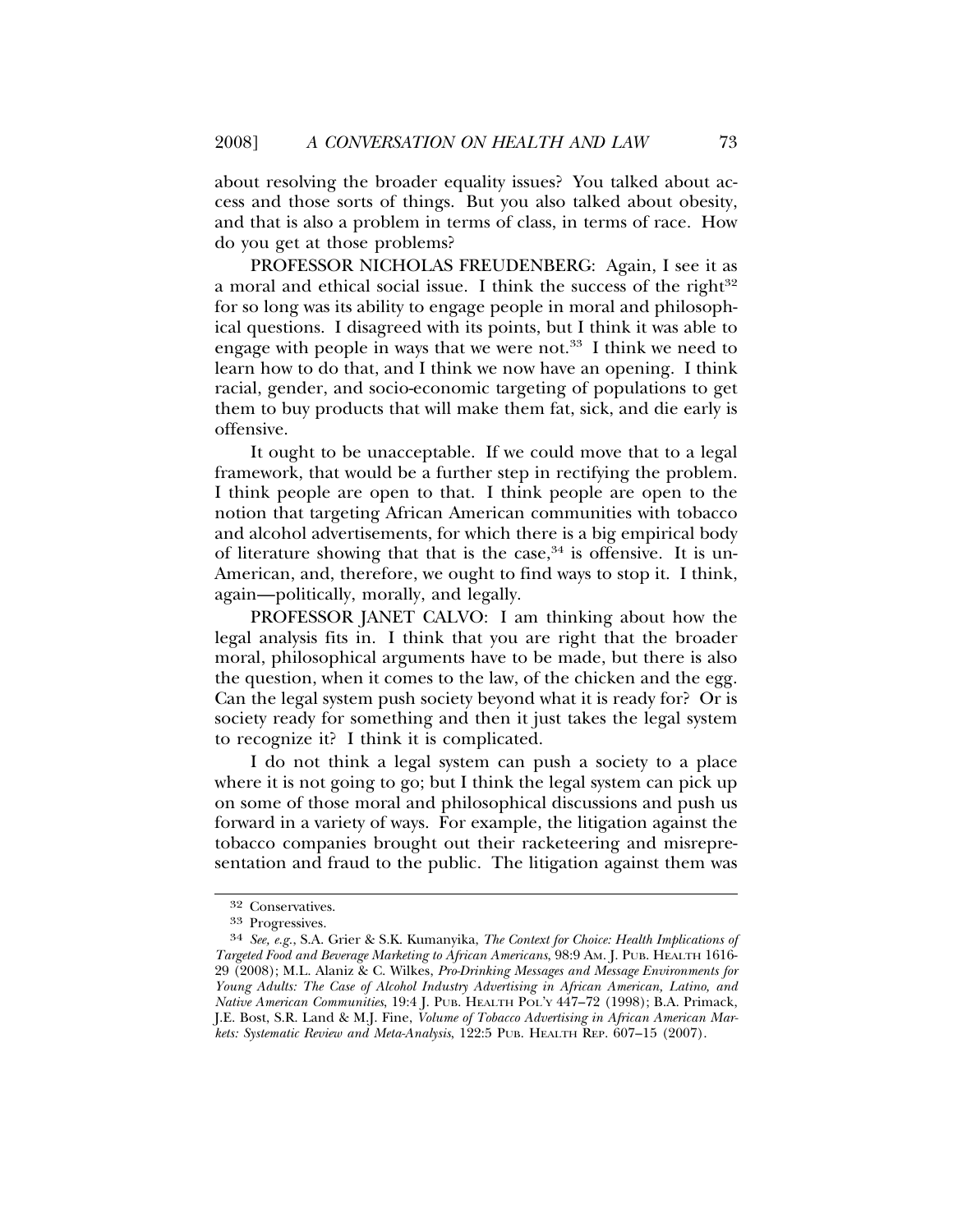very hard, but the persistence of litigators against the tobacco companies forced, through the discovery process, the revelation of the degree of their heinous deception. $35$  That then helped the public dialogue. I think that is an example of the legal system's role.

PROFESSOR NICHOLAS FREUDENBERG: Exactly. I see it as a dialogue with each contributing to the other. I think the fight against tobacco by the tobacco advocacy lawyers was just remarkable and set some precedents and examples that we now need to apply to the food industry, particularly fast food and junk food and to the pharmaceutical industry in order to deal with the major determinants of illness and health. But I also think there was the environmental movement, the reframing of the tobacco issue from whether individuals have an individual obligation to smoke or quit smoking to the recognition that we all have the right to breath clean air. That reframing set the stage for making those legal arguments. It is the combination of a determined group of litigators *and* a social movement that brings about change. That is what we all should be hoping for it. I hope that the legal community will contribute to the health community's agenda of changing our healthcare system.

PROFESSOR RUTHANN ROBSON: I would like to discuss the individual rights aspects of these issues. Suppose, an organization on campus or the government put up signs directing that people "Take the stairs," "Don't eat junk food," etc. How would you respond to my being in a bad mood and saying it is my individual right to take the elevator? I am offended by those signs. I have a right to walk or not walk. I am tired of you, government, telling me about what I should be doing.

PROFESSOR NICHOLAS FREUDENBERG: Yes, I think that is a fair statement. I am a co-chair and one of the founders of the CUNY Campaign against Diabetes.36 Let me digress for just a moment and then respond to your question. We created, about two and a half years ago, the CUNY Campaign against Diabetes, because we were tremendously concerned about the epidemics of obesity and diabetes, here in New York City and the country as a

<sup>35</sup> Tobacco Products Liability Project, http://tobacco.neu.edu/ (last visited Mar. 30, 2009); Jean Macchiaroli Eggen, *The Synergy of Toxic Tort Law and Public Health: Lessons From a Century of Cigarettes*, 41 CONN. L. REV. 561 (2008); Jean C. O'Connor et al., *Preemption of Local Smoke-Free Air Ordinances: The Implications of Judicial Opinions for*

<sup>&</sup>lt;sup>36</sup> Campaign Against Diabetes – The City University of New York, http://web. cuny.edu/academics/centers-and-institutes/urban-health/campaign-against-diabetes. html (last visited Mar. 3, 2009).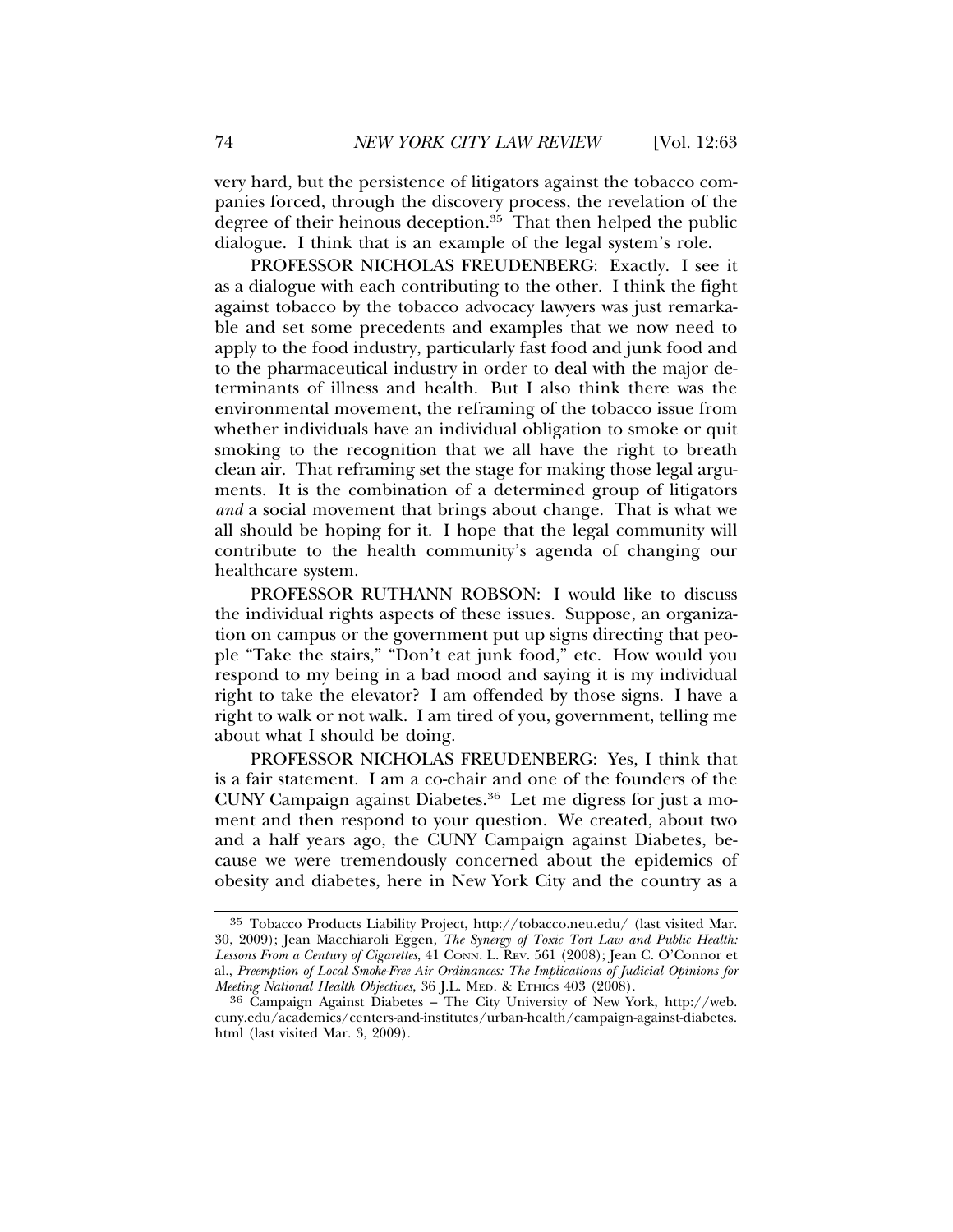whole. The diabetes mortality rate has almost doubled despite other improvements in public health.37 That rate of increase usually does not happen.

The increase in diabetes deaths is driving greater disparities among New Yorkers. Not only are the death rates for diabetes going up for Whites, Blacks, Latinos, Asians, really for every group, but they are going up faster for African Americans and Latinos. We are seeing increasing death rates, and we are seeing them increase widely. A couple years ago, some researchers predicted that if these trends continue, our children and grandchildren will have shorter life spans than we do because the trends of obesity and diabetes are reversing a century of public health progress.38 That is the back drop for why we care about diabetes in a big city. But, going to your question, I think it is a good example, because in order to reverse obesity, it is necessary but not sufficient for individuals to make changes because individuals make their choices about behavior in a social context.

We are doing a bunch of other things around how this institution, CUNY, is taking on these issues. We have had students from about six different campuses doing a survey of all twenty-three food services on the CUNY campuses around the city. What we have found, with some variation, is that the food services are pretty mediocre. The one on my campus, Hunter's Brookdale College, was one of the worst. It was much easier to buy unhealthy food than healthy food. We actually had students put together a market basket from the cafeterias that were healthier and less healthy. What they found was that the unhealthy food was cheaper, was prepared more quickly, and was more prominently displayed. An institution has an obligation to make healthy food more available.

We have an obligation to remind people, but of course it is still one's personal choice. But I think the social imperative is that the healthy choice should be the easy choice. It should be the default option.

It is because of the corporate onslaught in making unhealthy—high fat, high sodium, high sugar—food available everywhere, and available cheaper than healthy food, that we have an obesity epidemic. If we are going to reverse that epidemic, if we

<sup>37</sup> "The death rate from diabetes rose by 71% between 1990 and 2003." Press Release, New York City Department of Health and Mental Hygiene, New Diabetes Report Documents Devastating Effects in New York City (July 27, 2007), *available at*

<sup>&</sup>lt;sup>38</sup> S.J. Olshansky, et al., *A Potential Decline in Life Expectancy in the United States in the 21st Century*, 352:11 NEW ENG. J. MED. 1138-45 (Mar. 2005).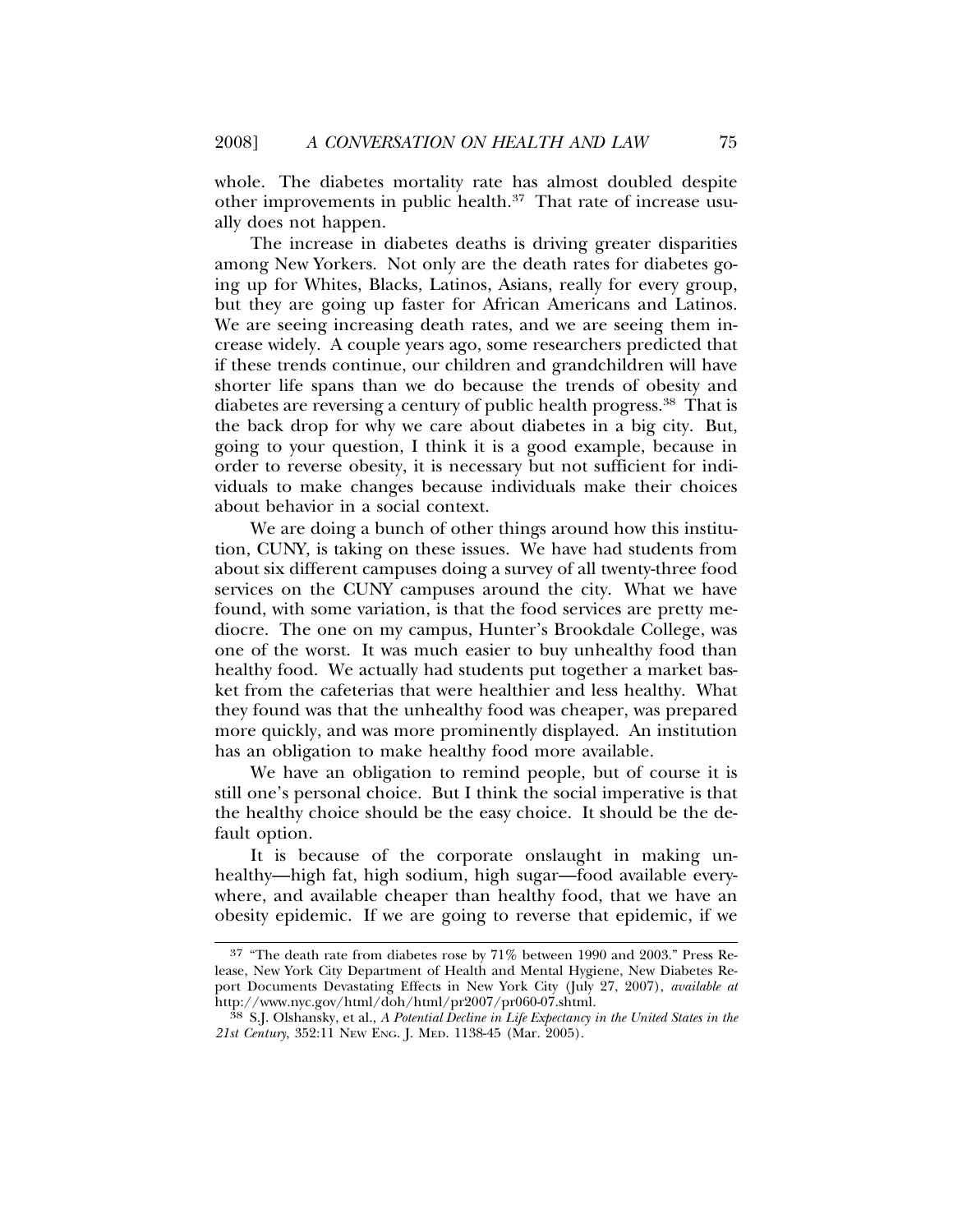are going to reverse that widening gap in death rates, then we are going to have to take on the food industry. So those signs, directing people to behave in different ways, are a little part of it. If that were all we were doing, shame on us. But we are trying to take some institutional context as well.

PROFESSOR JANET CALVO: I think that people sometimes see public health measures as being imposed by an arm of the government and as restricting individual choice. I do not think they have to be seen that way. I think that if one knew the background of the restrictions, one could see that the government is not merely telling people to walk but is instead concerned that our health in the future not be limited. I think it makes it easier if there is public education about the details. There was a lawsuit a number of years ago brought against the fast food industry.39 However, it was brought too early. It was too early because the public had not yet been educated about it. The proponents of the lawsuit had not pulled together the scientific material, and that lawsuit was just trashed by the public and by lawyers. "How dare you sue McDonald's?" they asked. "People make the choice to eat those hamburgers." "They are fat because they are fat." "It is personal discipline." This was the reaction to that lawsuit. The lawsuit was a little too early because the public dialogue had not yet moved sufficiently.

PROFESSOR NICHOLAS FREUDENBERG: But it also contributed to that dialogue, and I think it was followed by "Supersize Me."40 I think that film did make a change to public consciousness. A lot of people complain about individual rights and worry that the state is depriving us of our pleasures. I am always upset and offended by those arguments because the real culprits are the corporations. The culprit is McDonald's, who spends 653 million dollars-a-year trying to get our kids to eat happy meals. The real culprit is Coca-Cola. If parents were engaged in practices aiming to shorten children's lives, that would put them at risk, they would be arrested for child abuse. The vast amount of trying to persuade people to change health habits is done not by public health authorities, but by corporations. The average kid between the ages of two and seventeen spends more time watching advertisements for unhealthy food than he or she will getting a college degree.<sup>41</sup> What

<sup>&</sup>lt;sup>39</sup> Jonathan Wald, *McDonald's Obesity Suit Tossed*, CABLE NEWS NETWORK (Feb. 17, 2003), http://money.cnn.com/2003/01/22/news/companies/mcdonalds/.

<sup>&</sup>lt;sup>40</sup> SUPERSIZE ME (Kathbur Pictures 2004).<br><sup>41</sup> WALTER GANTZ, PH.D. ET AL., THE HENRY J. KAISER FAMILY FOUNDATION, FOOD FOR THOUGHT: TELEVISION FOOD ADVERTISING TO CHILDREN IN THE UNITED STATES 3 (2007) (finding that the average child between the ages of two and seven is exposed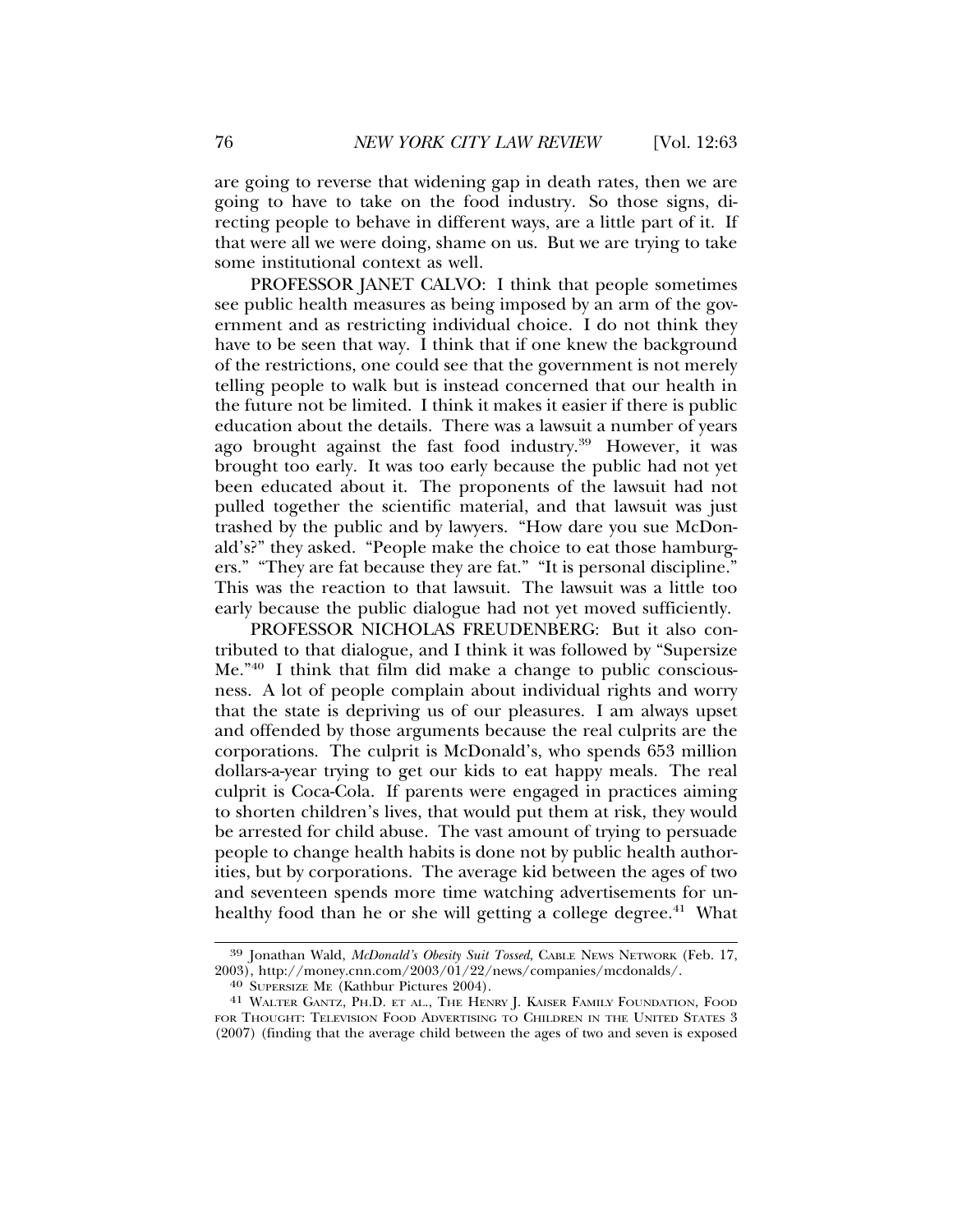does that say about our social values and our choices that we allow that to happen?

PROFESSOR JANET CALVO: Corporations, in addition to constitutional rights, have great power over the legislative process. They use their individual rights to resist regulation. One thing that contributes to what you are talking about now is the subsidies for corn. A lot of food is high in fat and high in corn syrup. We have a society that heavily subsidizes corn and does not subsidize healthier foods and that undermines our health.<sup>42</sup>

PROFESSOR NICHOLAS FREUDENBERG: Exactly. I think that is an example of where there is great promise for law folks and public health folks to work together. I think we are not going to make advances unless we level the playing field with campaign finance reform, lobbying reform and much tighter rules for the "revolving door"—people going from industry to government. I think working together to get advocates the same access to the political process that corporations now have is a very important strategy. Public health folks often overlook that. We assume that we just need to get out pamphlets or put media messages on television rather than change the political process.

PROFESSOR JANET CALVO: I think that we must remain aware, however, that there are some serious constitutional questions about the power of government to curtail the rights of individuals. I think that power has been used by some officials abusively. For example, New York passed very restrictive legislation to deal with multi-drug resistant tuberculosis. Its effect was to incarcerate those who allegedly refused treatment.<sup>43</sup> Another example occurred in Arizona where a person infected with tuberculosis was required to wear a face mask. $44$  When the man did not do so, he was put into a public health incarceration facility—essentially a jail.45 Instead of educating him better about wearing the face mask and what he was supposed to do, they incarcerated him in a jail. Another example is a case from California where a Laotian woman

to more than 30 hours of food advertising annually 34% of which is for candy and snacks, 28% of which is for cereal, and 10 percent of which is for fast food).

<sup>42</sup> MICHAEL POLLAN, THE OMNIVORE'S DILEMMA (Penguin Press 2006).

<sup>43</sup> NEW YORK CITY DEPARTMENT OF HEALTH & MENTAL HYGIENE, BUREAU OF TUBER-CULOSIS CONTROL, TB AND THE LAW 9 (2007), *available at* http://nyc.gov/html/doh/ downloads/pdf/tb/tb-law.pdf.

<sup>44</sup> Robert Knox, *Arizona TB Patient Jailed as a Public Health Menace*, NATIONAL PUB-LIC RADIO (June 11, 2007), http://www.npr.org/templates/story/story.php?storyId= 10874970

<sup>45</sup> *Id*.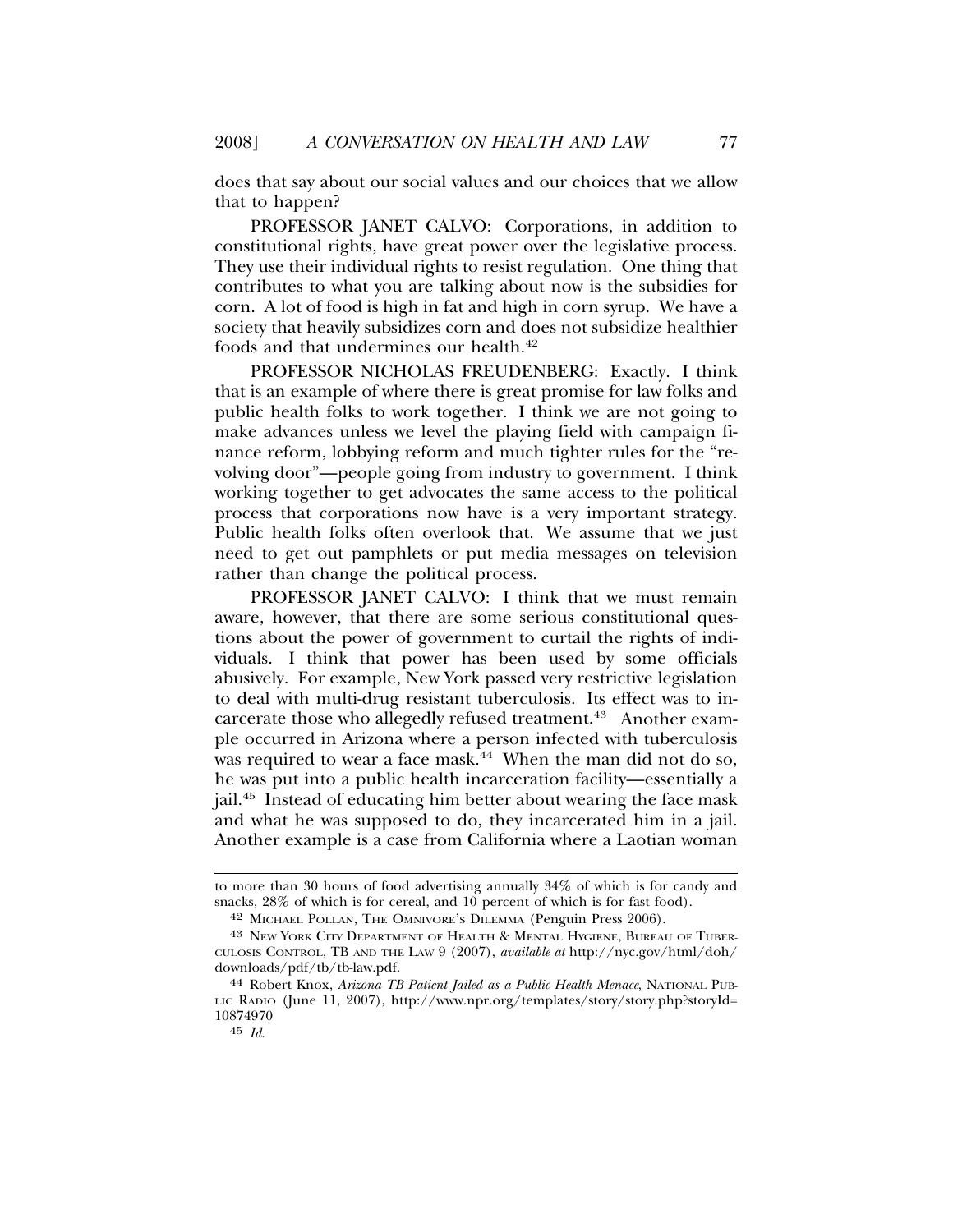had multi-drug resistant tuberculosis.<sup>46</sup> Her English was not very strong. She asked multiple times for a translator and requested that someone find her son to come and tell her what she was supposed to do. She could not understand. The government wound up incarcerating her. She ultimately won a million dollar judgment for a denial of her liberty rights.<sup>47</sup> Another case is one from Georgia where health officials held a young Mexican man who had multi-drug resistant tuberculosis.<sup>48</sup> The first thing they did was call Immigration and Naturalization Services ("INS") to see if he was an undocumented immigrant. In these cases, presumptions harmed the ill victims. Do you have any insights into this?

PROFESSOR NICHOLAS FREUDENBERG: I have also done a little work on tuberculosis and was working in the New York City jails in the late 1980s and early 1990s when there was a resurgence of tuberculosis here in New York City. Some colleagues of mine did a study at Riker's Island, documenting that every day an inmate spent at Riker's increased his or her chance of contracting tuberculosis.49 The jail was actually an incubator for the epidemic. I think that is a very clear example of government doing exactly the wrong thing—ending up contributing to a public health problem rather than fulfilling its obligation to protect people. It is an example, as is the Phoenix case, of what happens when people are not thinking through what the consequences are of their actions.

Another example involves a case brought in Alabama by the National Prison Project American Civil Liberties Union in which I was an expert witness.<sup>50</sup> The practice in Alabama was that it was one of the few states to have mandatory HIV testing for everyone admitted to its state prison system. It would test people and then a corrections officer would come and notify people of the result and saying, "Hey buddy, you've got AIDS." They would take that person and put them in a segregated unit. None of the officers wanted to work there because they were afraid of getting infected themselves. So they essentially abandoned that unit. The doctors

<sup>46</sup> Hilary Abramson, *From Sickbed to Jail, for Lack of Medical Interpretating*, NEW AMERI-CAN MEDIA (May 30, 2006), http://news.newamericamedia.org/news/view\_article. html?article\_id=d3ca2c4c273f4956a50d8b359a9c142c.<br><sup>47</sup> Id.

<sup>&</sup>lt;sup>48</sup> Associated Press, Teen Jailed in GA after Refusing TB Treatment (Aug. 27, 2007), http://msnbc.msn.com/id/20467662 (last visited Mar. 30, 2009).

<sup>&</sup>lt;sup>49</sup> E.Y. Bellin, D.D. Fletcher & S.M. Safyer, *Association of Tuberculosis Infection with Increased Time in or Admission to the New York City Jail System*, 269:17 J. AM. MED. ASS'N 2228-31 (May 5, 1993).

<sup>50</sup> Onisha v. Hopper, 126 F.3d 1323 (11th Cir. 1997), cert. denied, 120 S.Ct. 931 (2000).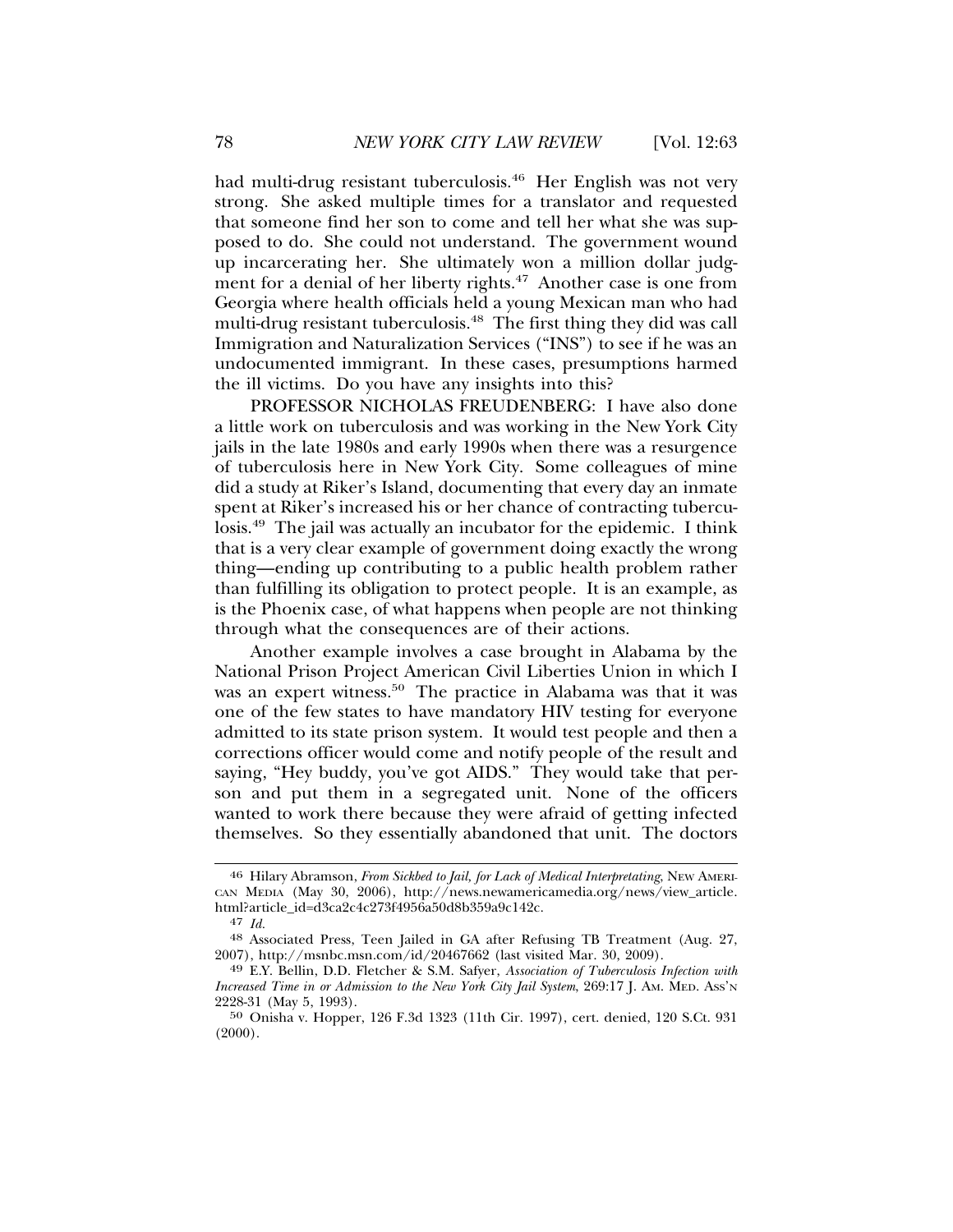the prison hired to provide those inmates medical services would examine them from a few feet away. Because the guards did not go into that unit and because they were locked up twenty-four hours-aday, a lot of the inmates were having sex with each other, further contributing to the spread of infectious diseases.

The National Prison Project brought a lawsuit against the Alabama Correctional System for these conditions. We lost, although the conditions improved significantly. I think again, that is an example of the powers of the state to isolate and segregate being used not to achieve its stated objective of improving public health. The remedy we were seeking was comprehensive AIDS education for everybody. Segregating people was giving false assurance to a variety of people. I do believe that the state has the responsibility to protect public health. It is a responsibility of the state, and I am not opposed to a state using its police powers to live up to that responsibility.

I would say that identifying someone with tuberculosis and setting up a way for that person to get treatment if he or she is not doing so, does fall within the state's police powers. But the reality is that there are, in 99 out of 100 cases, opportunities to do that without getting to that last resort, and that government has an obligation—an affirmative obligation—to try all those other remedies first, and to exhaust them. In New York City, the way we did reverse the resurgence of tuberculosis was to institute directly observed therapy where a health worker would go and actually deliver medication and watch people take it. $51$  The devil is in the details of how to do that—whether you do it in a coercive way or you do it in a way that provides incentives. The New York City program was some mix of those things. I find fault with some elements of it. But they offered people food. They offered them help in finding housing, and they observed them taking the medicine. I think in almost all cases, it is possible not to use coercion.

I think the last case you [Professor Janet Calvo] mentioned illustrates something. We talked earlier about what the right to healthcare means. I certainly think it means getting healthcare in a language you can understand and in a manner that demonstrates respect for one's culture. To turn that into legislation and create legal rights is pretty complex—doable, but complex. There are in fact both community struggles and legal struggles here in New York, and you know about them more than I do—to get the right

<sup>51</sup> T.R. Frieden, P.I. Fujiwara, R.M. Washko & M.A. Hamburg, *Tuberculosis in New York City—Turning the Tide*, 333:4 NEW ENG. J. MED. 229–33 (1995).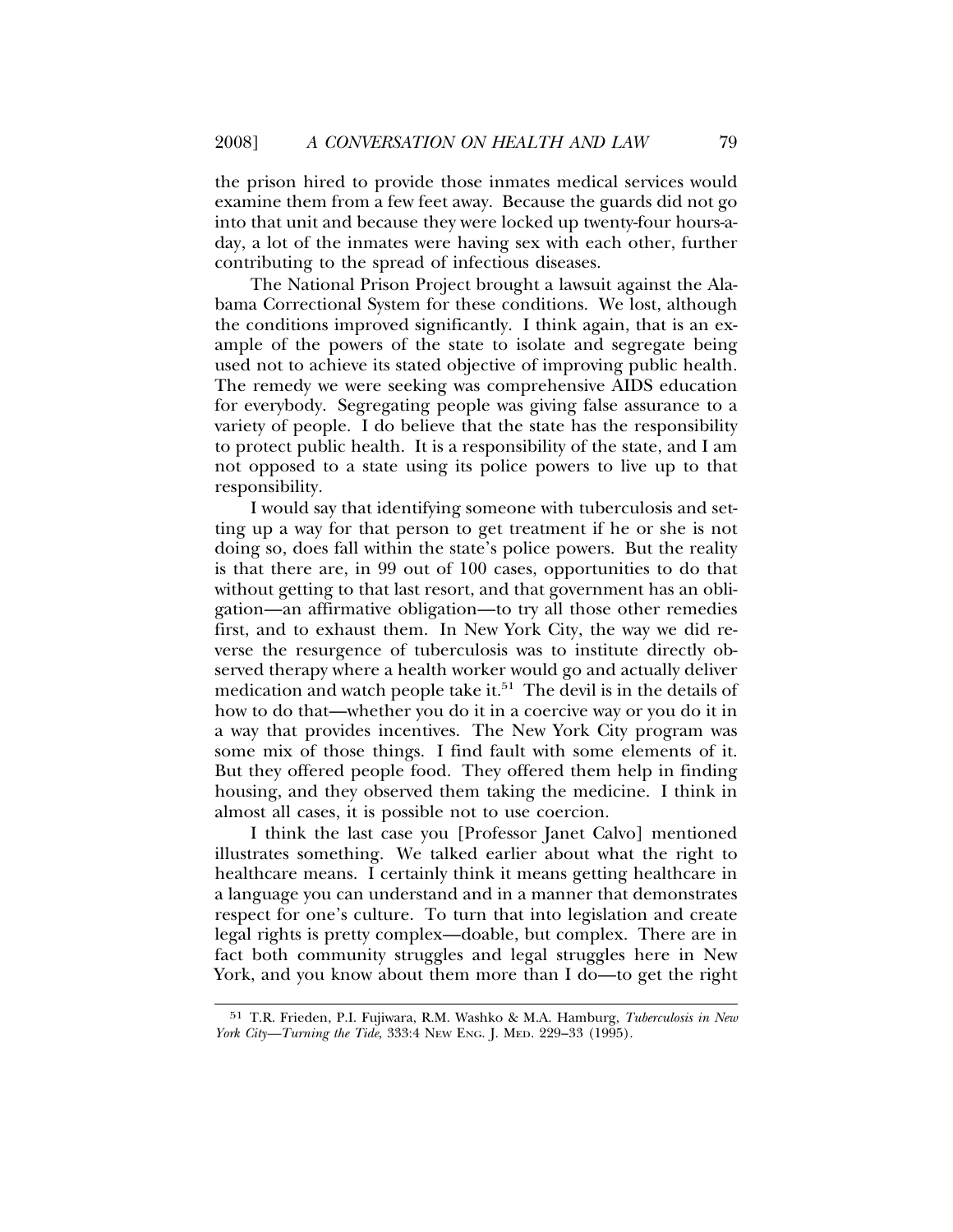to a translator, to ensure it is not enough just to get in a room with a doctor, if that person speaks a different language. I think it illustrates how tough it is going to be to make that right to healthcare a reality.

PROFESSOR JANET CALVO: I think it is important for people to understand that there are fundamentals of constitutional law that affect how we talk about these issues within the legal community. Even if the state does have power—police power—it really needs to use that police power in very limited situations and try everything else it can before it does so. A lot of what I see is cases getting to litigation unnecessarily because people are actually trying to do what are good for their health. Occasionally, there is someone who just says, "I'm not doing it because I don't want to." But that is so rare. Most of these folks are trying. They do not want to be sick. They do not want to make other people sick. They are trying and the punishment by the state comes down too fast.

PROFESSOR NICHOLAS FREUDENBERG: But can I ask you [Professor Janet Calvo] about another example? I agree with you. We should not confuse bad public health practice with public health practice. But I wondered where you stand on immunization and vaccination, which is another area of health law that is the subject of debate. The public health view is that immunizations are among the most effective ways of controlling disease, and that mandatory immunization is credited with saving lives, saving money, improving population health. There are some people who do not believe in immunizations. There are some medical exemptions.

There is a biological principle positing that if a certain proportion of the population is not vaccinated, then the risk is an epidemic, especially in our heterogeneous society where some people have not been immunized from childhood from other countries. If we get above that proportion that chooses not to be vaccinated for cultural, religious, or other reasons, we risk re-exposing the population to an epidemic. What do you [Professor Janet Calvo] think about this and how do you think constitutional arguments affect the issue?

PROFESSOR JANET CALVO: That is a very hard one. But I think that, looking objectively, certain mandates are required. That falls within the police powers of the state.<sup>52</sup>

<sup>52</sup> Gibbons v. Ogden, 22 U.S. 1 (1824); Jacobson v. Commonwealth of Massachusetts, 197 U.S. 1 (1905).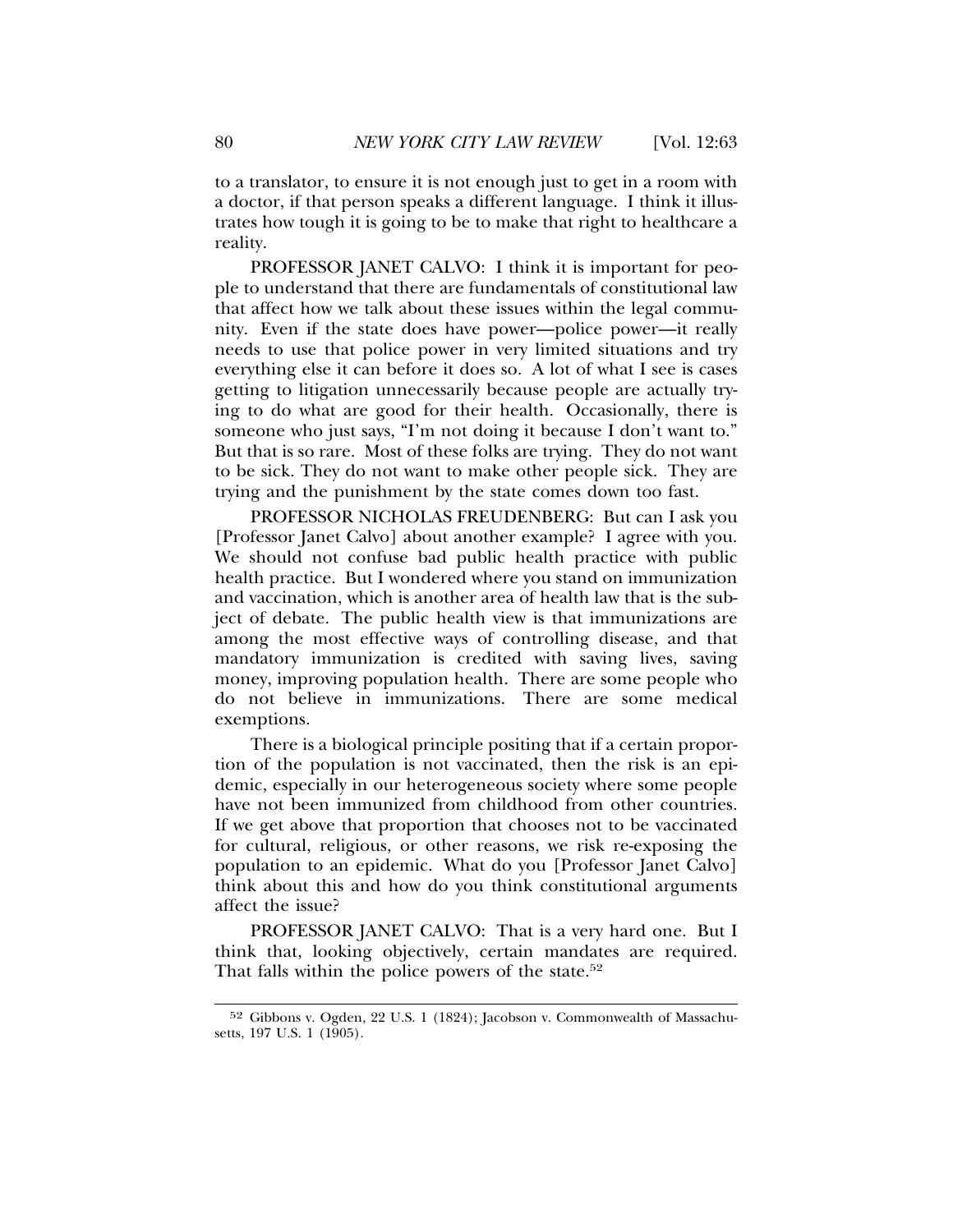#### PROFESSOR NICHOLAS FREUDENBERG: Small pox vaccination?

PROFESSOR JANET CALVO: Yes, small pox vaccination, for example. But I think there must be some kind of process that allows people to explain why they do not want to be vaccinated and if the reason is legitimate, then an exception must be made.

PROFESSOR NICHOLAS FREUDENBERG: What if a third of the population believes that their God tells them it is wrong to vaccinate their children?

PROFESSOR JANET CALVO: Freedom of religion is then very problematic. There is a balancing that is triggered when freedom of religion is involved.<sup>53</sup> It is a difficult legal issue.<sup>54</sup>

PROFESSOR NICHOLAS FREUDENBERG: It is not theoretical. There are religious communities where no one has been immunized, and there have been outbreaks of disease at expense of the person involved.

PROFESSOR RUTHANN ROBSON: I think one thing that is interesting is considering the reasons given and whether those reasons are legitimate under the Constitution. Freedom of religion is in the Constitution<sup>55</sup> so when the reason for refusing a vaccination is framed as a religious reason, it is given more credence, and religious exemption is usually granted. However, if someone gives a political or medical reason that does not really hold up. For example, if a parent reasons than one in seven zillion children die from a particular vaccination and decides he or she does not want his or her child exposed to it, health authorities would normally say, "Okay, fine, but then you cannot enroll your child in school," or something to that effect. I think that judging those reasons is interesting in terms of the Constitution.

PROFESSOR JANET CALVO: Right. And I also think that ultimately even religion can be trumped, for example, some people sacrifice animals as part of their religions; yet, the government can control that for public health reasons.<sup>56</sup> I think that in those situations, a sophisticated understanding of public health is important and, therefore, public health education is very important. The public health authorities have to be willing to really explain and

<sup>53</sup> *See, e.g.*, *Sherbert* v. Verner 374 U.S. 398 (1963).

<sup>54</sup> Ross D. Silverman, *No More Kidding Around: Restructuring Non-Medical Childhood Immunization Exemptions to Ensure Public Health Protection*, 12 ANNALS HEALTH L. 277 (2003).

<sup>55</sup> U.S. CONST. amend. I.

<sup>56</sup> *See, e.g.*, Church of Lukumi Babalu Aye, Inc. v. City of Hialeah, 508 U.S. 520 (1993).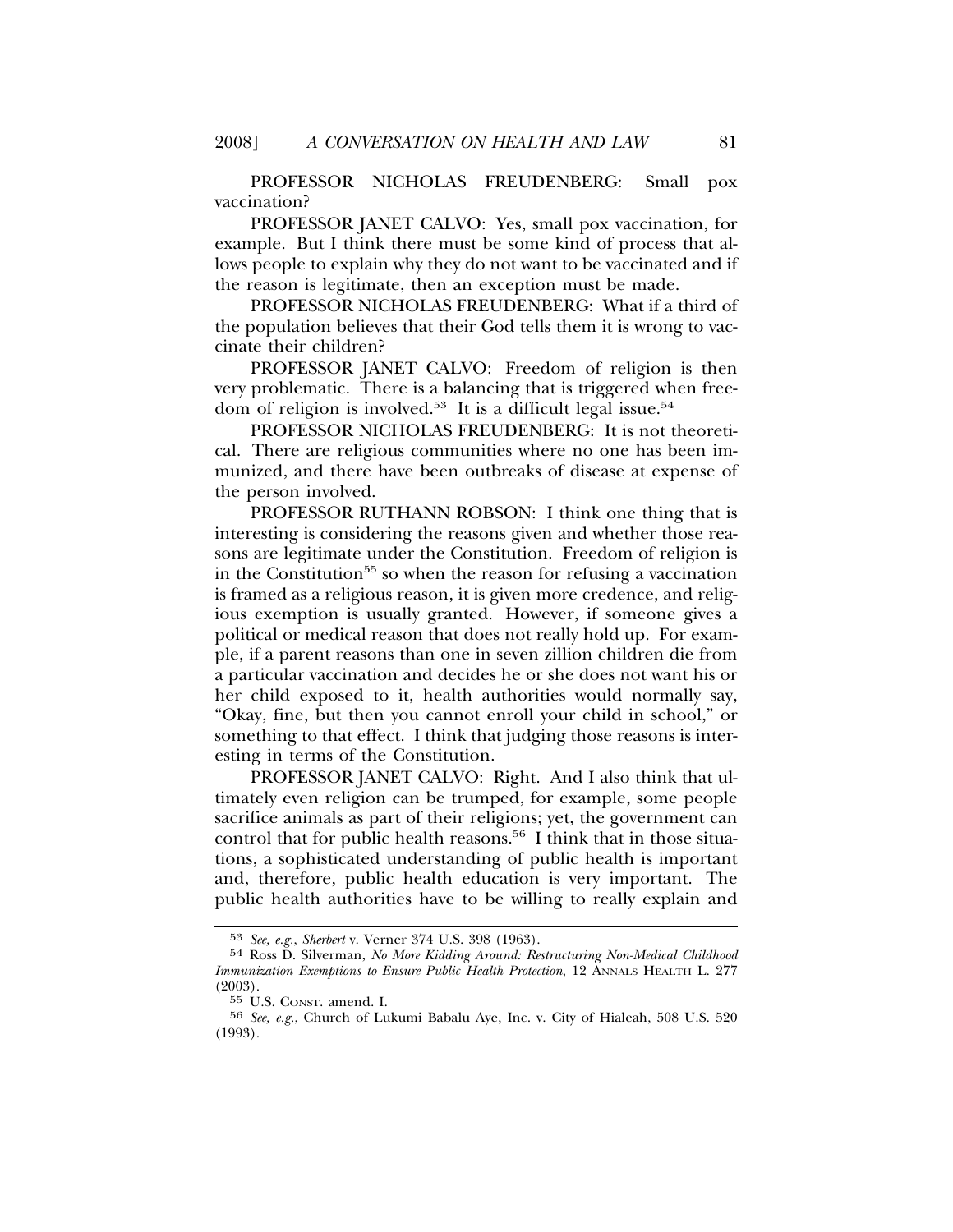support their interests. I think they could prove the herd immunity concept. However, I think lawyers are careful about protecting the individual's interests and demand proof that the interest of the state is really legitimate in order to trump individual liberty interests.

PROFESSOR NICHOLAS FREUDENBERG: I guess having grown up in this society and seeing the ways that government uses its authority, I certainly see why. But again, it comes back to some of our earlier discussions and the notion that individualism and individual rights both protect against abuses of power by the state, but also works as an ideology promoted by corporations. I think our concern for individuals at the expense of the collective—at the expense of society—is the problem. Individuals saying they can smoke because they want to; saying they do not have to wear a motorcycle helmet because they do not want to. It is a social problem. It is a public health problem. I do not know exactly how one would work those problems out other than by looking at the particulars.

PROFESSOR JANET CALVO: If it makes you feel any better, the courts often allow infringement upon individual rights. The courts often find some legitimate state interest when individuals object to its actions.57 It is inappropriate in some cases because the state has not proven what it needs to, and that is a problem.

PROFESSOR RUTHANN ROBSON: One thing that we have not discussed so far, though I think the themes have been alluded to, is how you both see mental health fitting into this overall.

PROFESSOR NICHOLAS FREUDENBERG: Well, just to illustrate, more than 50% of all prison and jail inmates have some sort of mental health or drug problem.<sup>58</sup> As a result of the de-institutionalization—the moving of people out of mental hospitals that began in the 1950s and continues to this day—the largest mental hospitals in the country right now are Rikers Island, a few miles from here, and the Los Angeles County Jail. We now have more mentally ill people in this country in jails than in mental hospitals. Another example, to return to our healthcare discussion, is a bill recently passed by Congress which requires insurance companies to cover mental health services comparable to the physical health services they cover.<sup>59</sup> It is a very weak law, but I guess a modest step

<sup>57</sup> *Jacobson*, 197 U.S. 1.

<sup>58</sup> THE UNITED STATES DEPARTMENT OF JUSTICE, OFFICE OF JUSTICE PROGRAMS, BU-REAU OF JUSTICE STATISTICS SPECIAL REPORT: MENTAL HEALTH PROBLEMS OF PRISON AND JAIL INMATES 1 (2006).

<sup>59</sup> The Renewable Energy and Job Creation Act of 2008, H.R. 6049, 110th Cong. (2d Sess. 2008).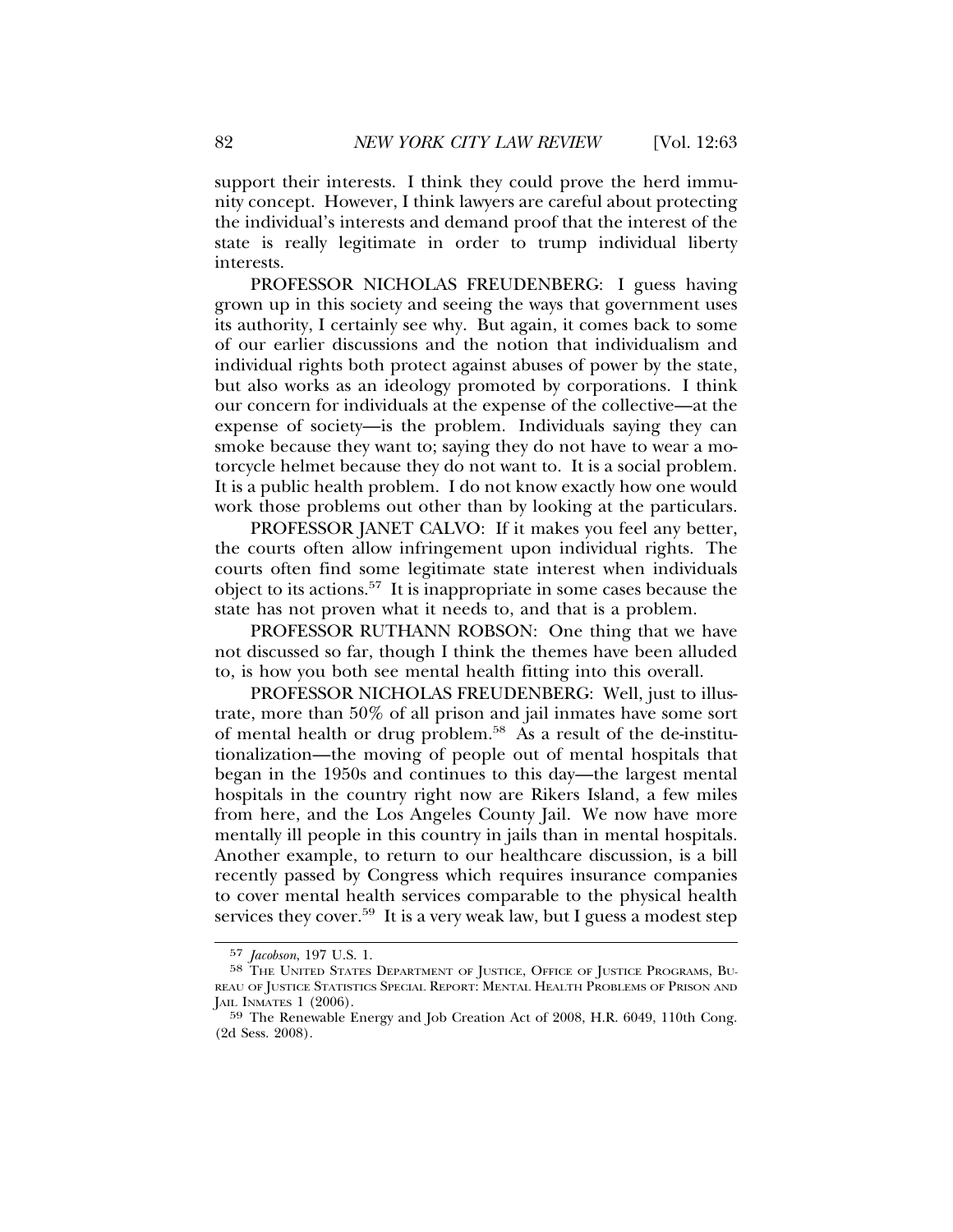in the right direction.

PROFESSOR JANET CALVO: When I graduated from college, my first job was working with the Connecticut Department of Mental Health. What they were trying to do at the time was deinstitutionalize patients of three huge mental health hospitals. The worst one was in Fairfield County—the wealthiest county in Connecticut.60 The whole thrust was to de-institutionalize people and get them into community-based mental health programs. However, there was a non-acceptance of people who were struggling with mental health problems. The community-based programs were not sufficiently developed and it led to mentally ill people from state mental institutions being without treatment in urban areas like Hartford and New York City. You are right about how the jails are now the mental health institutions and they are just as bad as, and even worse than mental health hospitals. I just do not know how we handle it. What do we do? Mental health issues are so important. Do you have any notions of how society should be dealing with this responsibly?

PROFESSOR NICHOLAS FREUDENBERG: I have some. I actually teach a course in urban health and we just did a section on mental health services. I think one thing is in our healthcare system, we need to make sure that the professionals, the nurses and doctors and social workers, have competencies in both physical health and mental health. Most people get most of their care from primary care practitioners, internists, pediatricians, OB GYN doctors, and from practitioners—nurse practitioners. For the most part, the training in physical health and mental health is totally separate. But physical and mental health problems happen in the same body. People go to the doctor wanting help. There is a very close connection between physical health problems and mental health problems. I think one thing to do is to better train our professionals, to set up reimbursement systems so that when you go to your healthcare provider, he or she is capable of dealing with both sets of problems. Sometimes that would require a referral.

I think the second issue is that we do a terrible job with prevention and early intervention. Schools are a great place to develop mental health services because you get early signs when kids are acting out or they are depressed or anxious. In a decent society, the school has a system for seeing the problem, the teacher or parent noticing a problem, and getting that kid into care. I think

<sup>60</sup> U.S. Department of Commerce Bureau of Economic Analysis, Regional Economic Accounts, www.bea.gov/regional/reis/scb.cfm (last visited Mar. 30, 2009).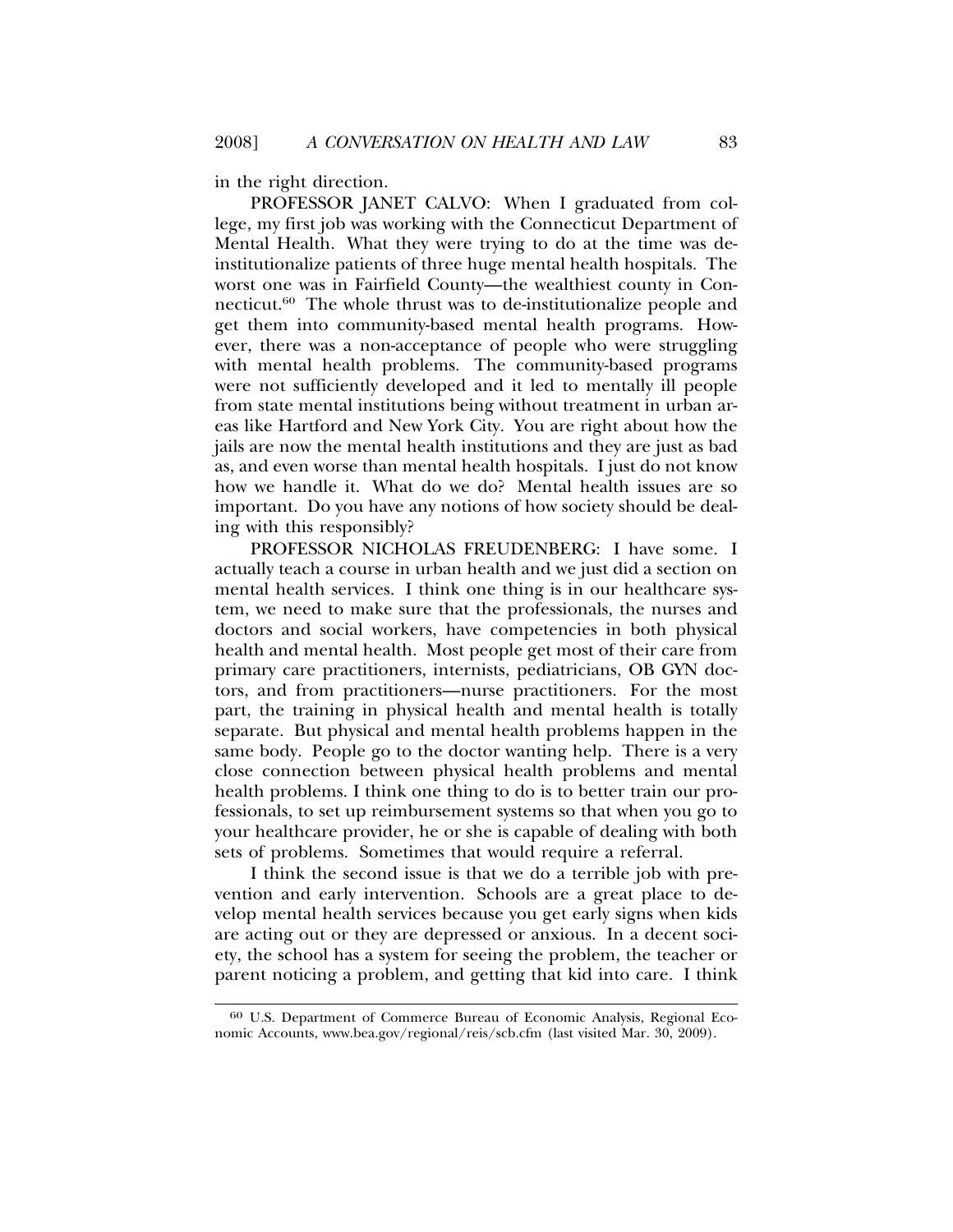beefing up our mental health services in schools and in daycare, and other places could lead to better mental health for the population. Then, I think thinking about prevention of mental illness and psychological problems. Having a safe place for your child for child care does a lot to relieve the kinds of anxiety and stresses and depressions that so many working parents face. That is a mental health issue. Having access to good child care is a mental health issue.

PROFESSOR JANET CALVO: I think those are terrific and I think that is great; but we still have a problem with people who are involuntarily detained because of their mental health issues, which I think people would be more willing to accept if the care that they got in those institutions was good care. However, often people are involuntarily detained because they are mentally ill, but then they do not receive treatment. They are just incarcerated.

PROFESSOR NICHOLAS FREUDENBERG: Because it is not a mental health system.

PROFESSOR JANET CALVO: Maybe they see a psychiatrist once and then they are drugged. They are forced to use drugs that may be adverse to them physically, and that may be another component of their problems. One of the things lawyers do, and some of our students have worked on this, is try to force the conditions to change in those institutions. $61$  It is very hard. There is law that mandates the government to provide treatment where it involuntarily detains a person in jail or in a mental institution<sup>62</sup>; but people are still not getting the treatment they need.

PROFESSOR NICHOLAS FREUDENBERG: I think we can also look at the role of markets in this and how mental health is constructed and responded to in our society. Healthcare providers in general follow money rather than need. So if you live on the Upper East Side, it's not very hard to find mental health services, but if you live in Harlem, it is much harder. The pharmaceutical industry develops drugs for which there is a market and promotes those relentlessly within that market rather than where there is a social need. In the end, relying on market forces to solve our mental health problems will not work.

<sup>61</sup> CUNY Law Students have, through the Health Law Concentration, worked with Mental Hygiene Legal Services and New York Lawyers for the Public Interest.

<sup>62</sup> Youngberg v. Romeo, 457 U.S. 307 (1982) (holding that involuntarily committed residents have the right to reasonably safe confinement conditions, no unreasonable body restraints, and the habilitation they reasonably require); Armstead v. Pingree, 629 F. Supp. 273 (M.D. Fla. 1986). *See also* 56 C.J.S. Mental Health § 105.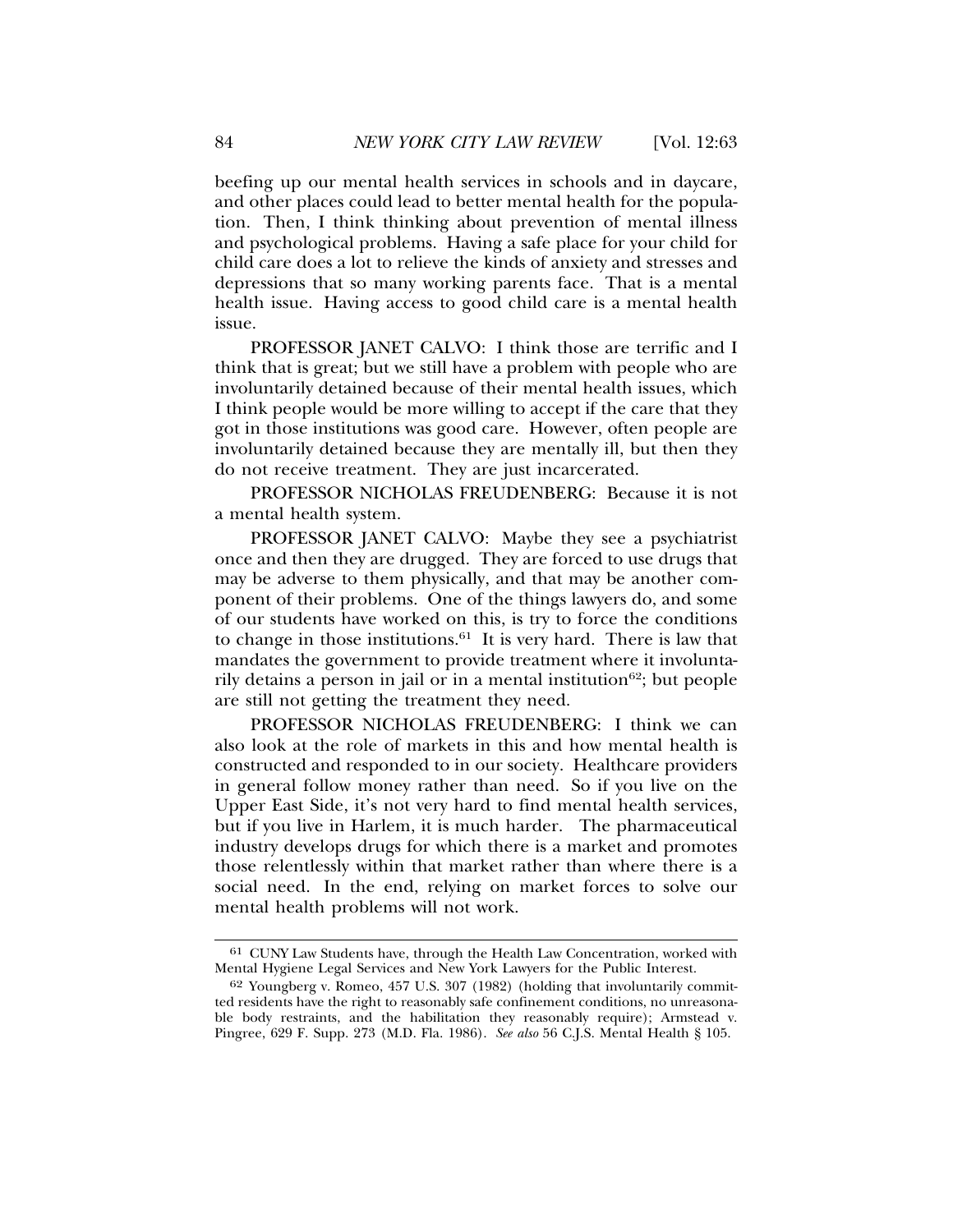PROFESSOR RUTHANN ROBSON: What would you tell law students about possibilities for change? What can they do?

PROFESSOR JANET CALVO: I think there are many things. First, I think that the dialogue we have had today, among public health scholars and legal scholars, is very important. Lawyers are used to working with expert witnesses but are not as used to collaborating with other professionals to come up with litigation or legislative advocacy strategies.

I also think that the recent election has opened a lot of opportunities for law students interested in health and healthcare reform. You can now work from within government for change. There will now be a Department of Justice that does not object to healthcare reform but, rather, helps promote it. You have an opportunity to go work for the state and local governments and insist they use their powers to promote health.

As far as litigation strategy, I would say make underlying constitutional claims. A lot of litigation gets resolved on statutory grounds and underlying constitutional claims are not made. However, the constitutional claims are like a Mack truck. They are like a big vehicle that can be driven through a case because once they are made, two things become relevant. Where constitutional due process and equal protection are invoked, fundamental notions of fairness and equality become relevant. These concepts then have to be considered in a case. Also the facts that go to those concepts have to be considered. Let me just give you one example of such a case. It was a case that a number of the CUNY law students worked on in the CUNY Law School clinic a number of years ago.<sup>63</sup> It involved access of non-citizens to Medicaid. One of the issues was the access of pregnant women to prenatal healthcare. It was a case that was originally resolved on statutory/regulatory grounds, but the constitutional claim was made.

Because the constitutional claim was made, public health data about the efficacy of prenatal healthcare and all the financial data about the fiscal advantage of prenatal healthcare were able to be brought into the case because they were relevant to the question of whether law was rational. Using the constitutional claim to bring in the facts made the judges much more informed and, therefore, more able to decide correctly on the statutory/regulatory grounds.64 So I would say think about how what you are learning

 $63$  Lewis v. Thompson, 252 F.3d 567 (2d Cir. 2001).<br> $64$  In 2000, the federal government made a motion to remove the injunction because the law had changed in 1996. The district court found that the new law was